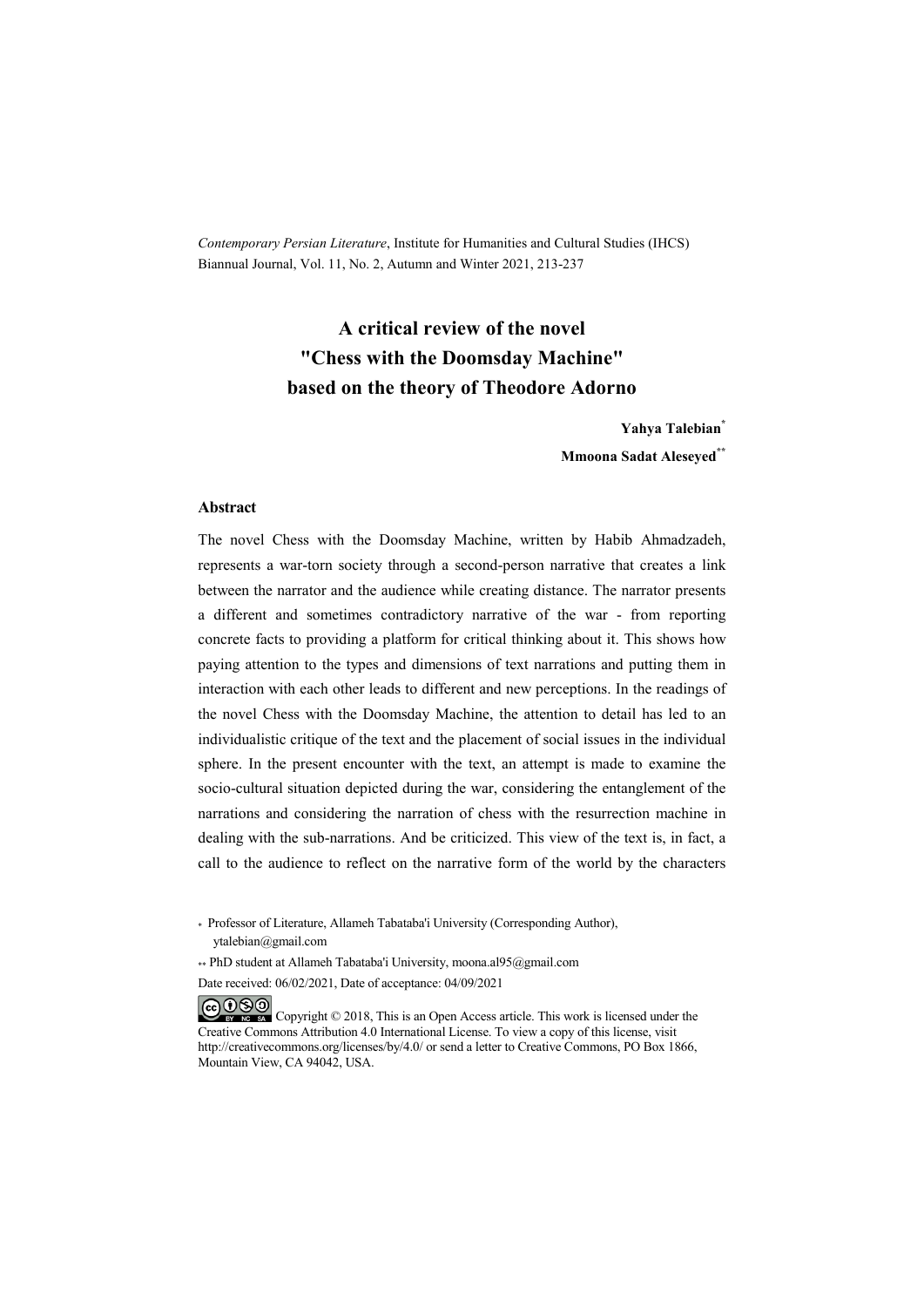and their actions and reactions to the induced reality and, consequently, on how to reinterpret it.

**Keywords:** War-torn society, domination, deception, narrative, doomsday machine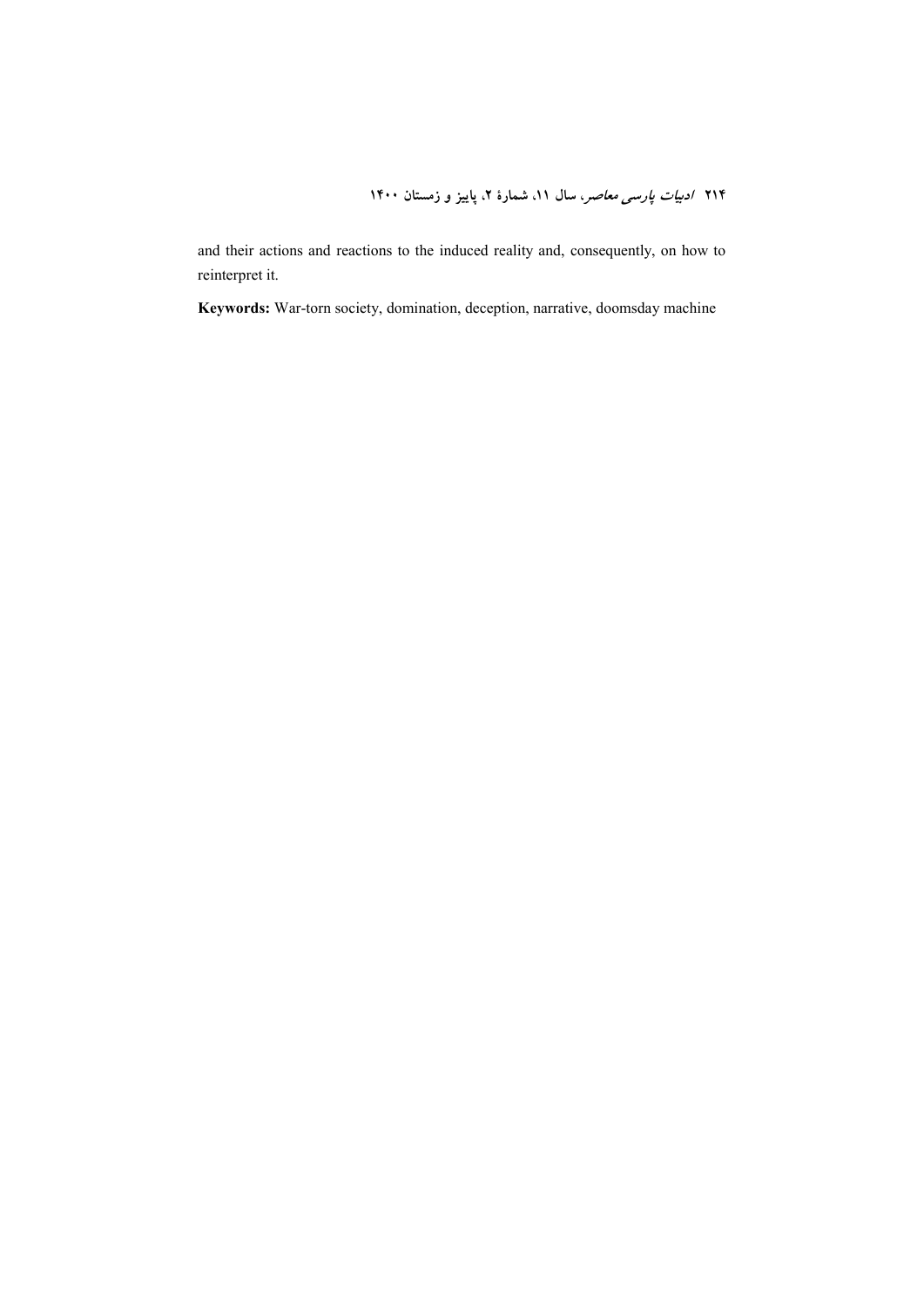*ادبیات پارسی معاصر*، پژوهشگاه علوم انسانی و مطالعات فرهنگی دوفصلiاههٔ علمی (مقالهٔ علمی ــ پژوهشی)، سال ۱۱، شمارهٔ ۲، پاییز و زمستان ۱۴۰۰، ۲۱۵ ـ ۲۳۷

# بررسی انتقادی رمان «شطرنج با ماشین قیامت» پراساس نظريهٔ تئودور آدورنو

يحيى طالبيان\*

مه نا سادات آل سيد\*\*

#### حكىدە

رمان شطرنج با ماشین قیامت نوشتهی حبیب احمدزاده به واسطهی روایتی دوم شخص ک پیوندی میان راوی و مخاطب در عین ایجاد فاصله ایجـاد مـی کنـد، بـه بازنمـایی جامعـهی جنگزده می پردازد. راوی روایتی متفـاوت و گـاه متنـاقض از جنـگ \_از گـزارش واقعیـت انضمامی تا فراهم نمودن بستری برای اندیشیدن انتقادی در رابطه با آن ببه مخاطب ارائبه می دهد. این امر نشان می دهد که توجه به انواع و ابعـاد روایـات مـتن و قـرار دادن آنهـا در کنش متقابل با یک دیگر، چگونــه منجـر بــه دریافـتهــای متفــاوت و نــوین مــی گــردد. در خوانش های ارائهشده از رمان شطرنج با ماشین قیامت برداختن به جزئیـات، منجـر بــه نقــد فردگرایانهی متن و قرار گرفتن مسائل اجتماعی در ساحتی فردی شده است. در مواجهــهی حاضر با متن سعی بر آن است تا با توجه به درهم تنبدگی روایات و در نظر داشتن روایت شطرنج با ماشین قیامت در کنش با خردهروایات، وضعیت فرهنگی –اجتمــاعی بــه تصــویر کشیدهشدهی زمان جنگ مورد بررسی و نقد قرار گیرد. این نگاه به متن، در واقــع فراخــوانی مخاطب به تأمل در شکل روایت جهان توسط شخصیت ها و کنش و واکنش آنها نسبت بـه واقعیت القایی و در نتیجه چگونگی بازتفسیر آن است.

\* استاد دانشکدهٔ ادبیات و زبانهای خارجی، دانشگاه علامه طباطبایی (نویسندهٔ مسئول)،

vtalebian@gmail.com \*\* دانشجوی دکتری زبان و ادبیات فارسی، دانشگاه علامه طباطبایی، moona.al95@gmail.com تاريخ دريافت: ١۴٠٠/٠٧/١٩، تاريخ پذيرش: ١۴٠٠/١١/١٥

COOD experience Copyright © 2018, This is an Open Access article distributed under the terms of the Creative Commons Attribution 4.0 International, which permits others to download this work, share it with others and Adapt the material for any purpose.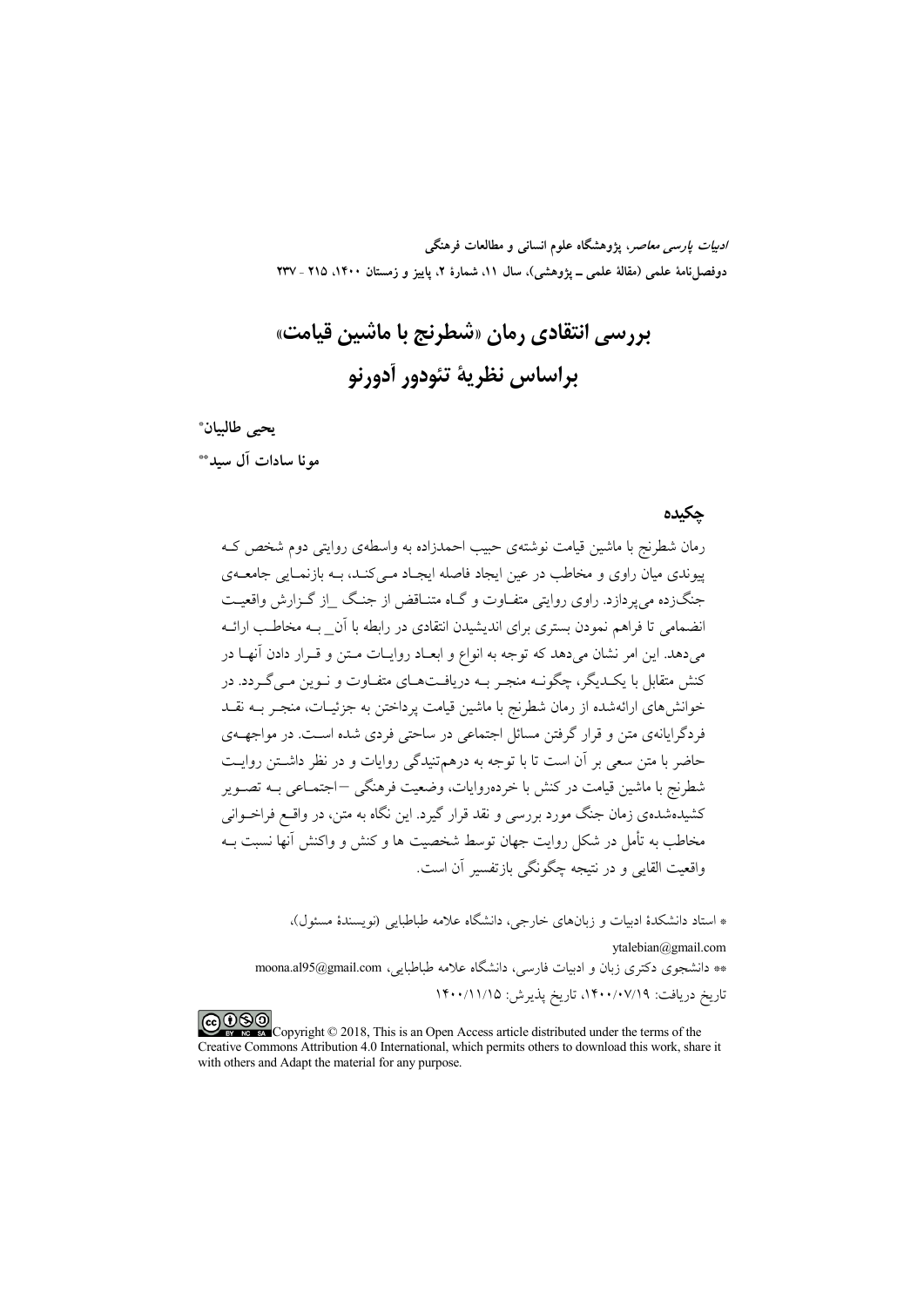**کلیدواژهها:** جامعهی جنگزده سلطه فریب روایت ماشین قیامت.

# ۰. مقدمه؛ گفتاری بر مبانی نظری پژوهش

مواجهه با تولید، مصـرف و تحلیــل آنهــا، از مســائلی اســت کــه ذهــن بســیاری از متفکــران اجتماعی را به خود معطـوف داشــته و نظریــات گونــاگونی در ســاحت تــأثرات اقتصــادی، سیاسی، اجتماعی و فرهنگی در رابطه با فهم این مفاهیم و پدیدههـا ارائــه شــده اســت. ســیر توجه به ايــن مســائل اقتصــادى – اجتمــاعى در وجــوه روبنــايى و زيربنــايى در دورههــاى مختلف، با درنظر گرفتن چیرگی یک وجه بر دیگری تداوم یافته است. تحـولات فزاینــده و رو به رشد تکنولوژي، علاوه بر تغييـر در سـاختار اجتمـاعي، فرهنگـي و اقتصـادي، وجــوه اجتماعیای را به وجود آوردهاند که نیاز به بازبینی مجـدد ایــن مفـاهیم را آشـكار مــیكنـد. ضرورت بازبینی تبیین قواعد اجتماعی مطرحشده، در مواجهه با تحولات جوامع در مواجهــه با تولید و مصرف، بسیاری از نظریهپردازان و مفسران اجتماعی را بر آن داشته تــا بــه ارائــهی نظریهای در راستای ایــن تغییــرات بنیــادین بپردازنــد. همــانگونــه کــه جوامــع در پیشــرفت تاریخی شان، برای ادامهی بقا و حیات، تحولات و دگر گـونی هـایی را بــه وجـود آوردهانــد، بررسی این مفاهیم نیز خواهان بازنگری و تبیین منطبق با تحولات است. در تحلیـل فضـای .<br>متأثر از فراّیند تولید و مصرف باید به سراغ موقعیت تولیدی و مصرفی رفت. موقعیتهـای مواجههی تولیدی و مصرفی، یعنی فضازمانهایی که فرد در آنها با هدف رفع نیـازی دربرابـر دیگری قرار می گیرد، از پیرتنش تیرین و البتیه کنتیرل پیذیرترین موقعیتهای مواجههانید. بهعبارتي مي توان اظهار داشت كه توليد و مصرف مفاهيمي اند كه موقعيــتهــايي گريزنايــذير را توصيف مي كنند. به اين معنا كه به عنوان موقعيت، زمـان و مكــاني مشــخص دارنــد و در ارتباط با فضازمانی مشخص معنا می پابند. قرار گرفتن توأمان با دیگری در موقعیت مصـرفی به معنای تلاقی در موقعیت تولیدمحور نیز تلقی می شود. در این تلاقـیهـا شـكلی از تـنش ميان موقعيت توليدكننده و مصرفكننده بهوجـود مـي]يــد. هوركهــايمر و اَدورنــو بــا بســط موقعیت مذکور و حفـظ تـنش درونـی|ش بـه تحلیـل تولیـد و مصـرف کـالا در جامعــهی سرمایهداری میپردازند. اساس این اندیشه بر جهانشـمولی (universalization) اصـل مبادلـه قـرار مـي5گيـرد. مـاكس هوركهـايمر (Max Horkheimer, 1895 – 1973) و تئـودور أدورنـو Theodor W. Adorno, 1903 – 196) (9دو تن از برجستهترين متفكران مكتب فرانكفورت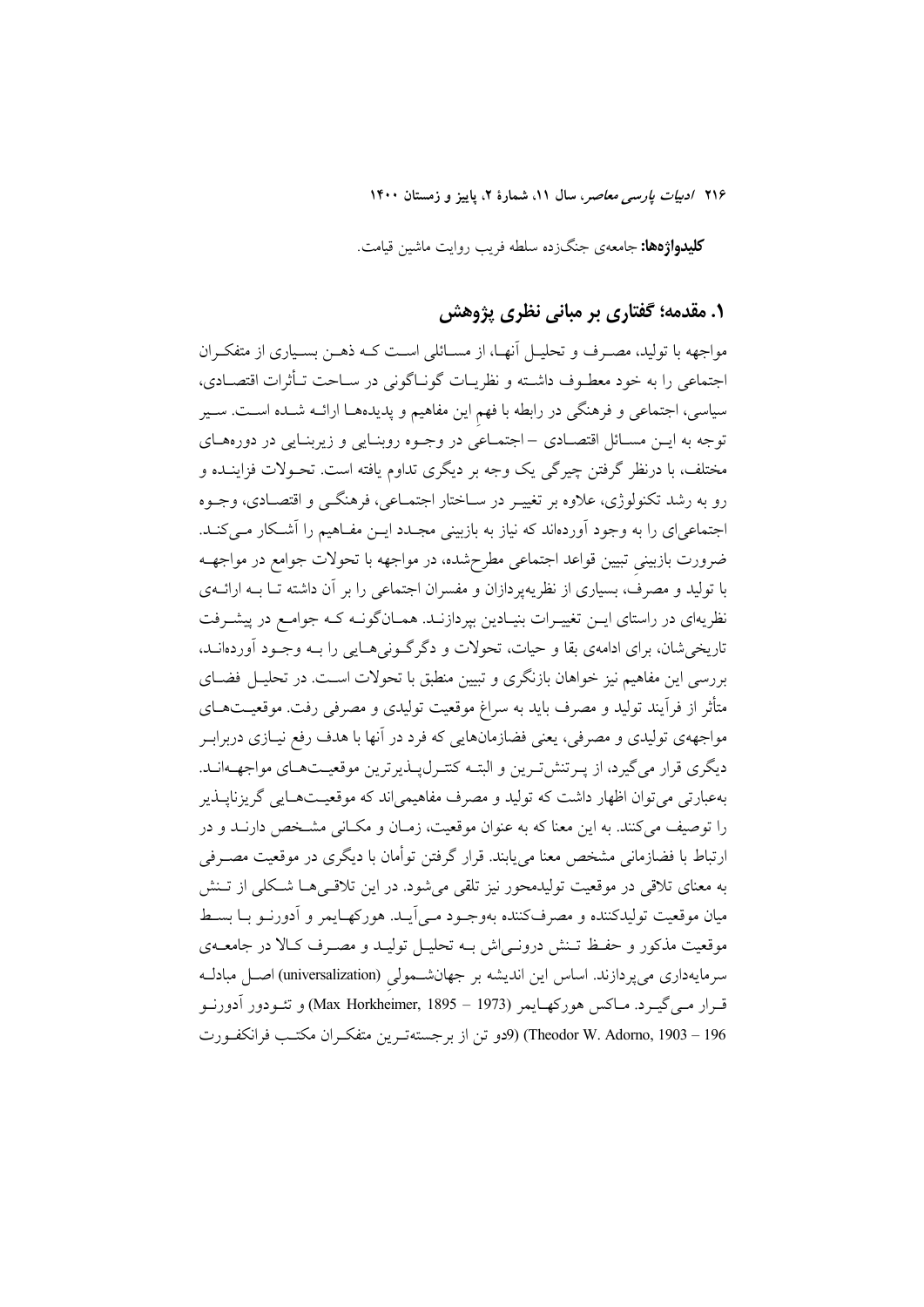(Frankfurt School) در کتــاب مشــترک خـــود تحــت عنــوان "دیالکیتــک روشـــنگری" (Dialectic ofEnlightenment) بیان میکنند که امروزه «نــه ارزش مصـرفی کالاهـا، کـه ارزش مبادلهای آنها مصرف می شـود» (Adorno & Horkheimer, 2002: 128). بـه عبـارتی جنبـهی انتزاعی –اجتماعی و مستقل از کیفیات طبیعی در کالا برجسته مـی شـود کـه شـئ و ارزش نهفته در آن را به کالا مبدل می کند. یعنی کالا در نسبت با فضای کلی اجتماعی معنا می یابــد. این گزاره در فرآیند کالاسازی و در حرکت به این سو که اساساً جنبهی اجتماعی هر شــئ|ی مصرف می شود، معنا می یابد. بر بنیان این جهانشمولی، «مصـرف ارزش مبادلـهای بــه جـای استفاده از ارزش مصرفی آنها، به نظـم کلـی موجـود در چنـین جامعـهای کمـک مـی کنـد. این گونه هر لذتی در گرو ارزش مبادلهای معنـا مـییابـد» (Adorno, 2005: 39). بـه عبـارتی مصرف، رضايت و لذت استفاده از اشياء مربوط بــه كيفيــت أنهــا نيســت، بلكــه وابســته بــه مجموعه عوامل اجتماعي است. «ارزشهـا مصـرف مـي شـوند و احسـاس هـا را بــه خـود معطوف مي نمايند. در حالي كه آگاهي مصرف كننده بدون توجه به كيفيتهاي منحصرشيان، به آنها دست یافته باشد. این بیانگر ویژگی کـالایی اسـت» (37 :bid) در ایــن منظـر شـــئ وقتی به کالا تبدیل می شود صـرفاً دیگـر پدیــدهی فیزیکــی صـرف نیســت، بلکــه پدیــدهای اجتماعی است. در چنین موقعیتی هر مفهومی، با قرار گرفتن در شرایطی که به عنـوان امـر و پدیدهای اجتماعی مورد بهرهبرداری قرار می گیرد و به صورت پدیدهای طبیعـی وتغییرناپــذیر نمایانده می شود، کالایی می گردد و این تنش را درون خود پنهان می دارد. در اینجا مــی تــوان عنوان کرد که «بتوارگی (fetishism) هر آنچه را که اجتمــاعی اسـت، طبیعــی و تغییرناپــذیر نشان میدهد» (Ibid: 191) و آن را تاریخزدوده می نماید. در این شرایط همهی امور به عنــوان كالا امرى اجتماعى محسوب مى شوند، اما افراد آنها را امورى طبيعى مى پندارند.

در پیوند با «فراگیری ارزش مبادله در تمام شوؤن زندگی فردی و جمعی» Adorno and) Horkheimer: 2002: 128) هوركهـايمر و أدورنـو مفهـومي را تحـت عنـوان يكســانســازي (Sameness) مطرح میکنند. «تحت سیطرهی نظام یکسانساز، همهی اجزای فرهنگ تــودهای هم ساناند … و شاکلهی مفهومی ایجادشدهی انحصار به مـرور آشـکار مـی شـود» (Ibid: 95). در این منظر تمام امور ذیل منطق بازار قرار می گیرند. در این شرایط همهی امـور فرهنگــی و غيرفرهنگــي بــه طــور كلــي ذيــل فــرم كــالايـي عرضـــه مــي شــوند و «در فرهنــگ كــالايـي مستحیل میگردند» (Adorno, 2002: 194). این مفهـوم چـون عفـونتی کـه از سیاسـتهـای جامعهی متأثر از قواعد جامعهی سرمایهداری بر آمده، به همهی امور سرایت می کند و تمــامی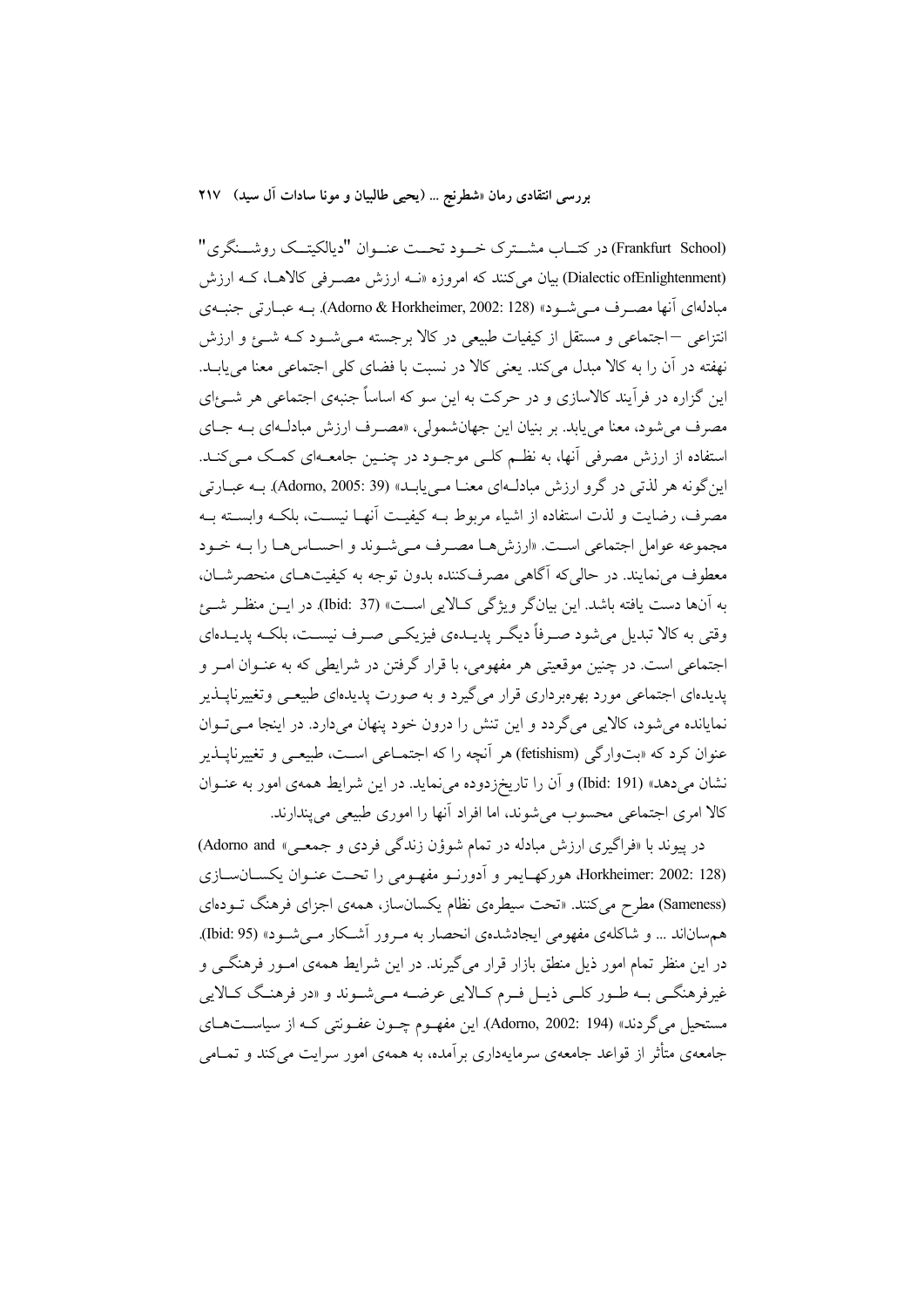مفاهیم تمایزبخش را ذیل خود حل میکند. به عبارتی باید مفاهیم تمـایزبخش را بـه عنـوان منبع یکسانسازی در نظر بگیریم، مفاهیم متمایز در واقع تقویتکننـدهی امـر یکســانســاز و «همهي محصولات متمايز و متفاوت، در نهايت يكسانانـد» :Adorno & Horkheimer, 2002 (97 این گونه جامعه مطلق می شود. مطلق شدن جامعه، یعنی ایجـاد فضـای اجتمـاعی ای کـه همراه با آن «مکـانیزمهـای کنتـرل اجتمـاعی در همـهی ابعـاد زنـدگی و نیازهـای فـردی و اجتماعی بسط و گسترش می یابد» (Ibid: 115). در چنین شرایطی باید توجه نمود که همـهی امور دچار وساطت اجتماعی شدهاند. این امـر بیـانگـر تـأثیر جامعـه در خصوصــیتـرین و عمومی ترین جنبههای زندگی است. در چنین ساختاری بررســی هــر مفهــومی در جامعــهی تولیدمحور با توجه به سیاستهای یکسانساز سرمایهداری که به جهتدهـی افکـار تـوده و استانداردي زه كردن آن از طريق اعمال قواعد يكسانساز مي پردازد، ممكــن مــي گــردد. ايــن دیدگاه با طرح اصطلاح «صـنعت فرهنـگ»(Culture Industry) بـه عنـوان فرهنـگ تحمیلـی استانداردساز، اَن را مجموعه سیاستهایی می،داند که با تنزل روابط انســانی بــه روابــط میــانُ اشباء، چیرگی شہ؛زدگی و خنثی نمودن قــدرت تفکـر، آزادی انتخــاب و فردیــت موجبــات تثبیت قدرت سرمایهداری را فراهم میآورد. در چنین شرایطی که همه امور بـه صـرف کـالا تقلیل داده شده است، مصرف کالاها نه برای رفع نیاز، که به محملـی بــرای ســوقدادن فــرد به سوی کسب پرستیژ اجتماعی از طریق مصـرف بـیش5تـر بـدل مـیگـردد. در ایــن منظـر «موقعیتهای تولیدی و مصرفی کنشی تعیین شده از سوی سیستم محسـوب مـی شـوند کـه افراد کنترلی بر آنها ندارند» (Ibid: 106) و تنها نیازهای ایجاد شـده ازسـوی سیاسـتهـای نظام، عامل تولید و مصرف استاندارد قالبی و قراردادی میگردند.

بـر اسـاس سیاســتهـای ایــن صــنعت قــرار اسـت کــه زنــدگی از امـری چــون هنــر تمايزناپذير شود. اكنون مسأله پيرامون اين امر اتفاق مي|فتد كــه چگونــه الگوهــا و كليشــههــا مرز تخیـل و تصـور فـرد را محاصـره مـیکننـد و کـارکردش را از بـین مـیبرنـد. آدورنـو بیان میکند که «گرایش مصرفکننده در پیشرروی بـه سـوی ارزش مبادلـه بـه جـای ارزش مصرفی به این دلیل است که او امکان دیگری خـارج از ایــن بافـت نــدارد» (Ibid). اگرچــه مفاهیم کالاییشده این توهم را ایجاد میکنند که گویی فرد در مـورد امـور، متفـاوت فکـر و عمل می کند، اما دقیقاً «با واقع نمودن فرد در ایــن تــوهم، امکــان تصــور و تخیــل مســتقل را ازبین میبرند» (35 :Adorno, 2005). در چنین شرایطی رسانهها تمامی توان و امکانات خویش را برای تداوم سیطرهی سرمایهداری و نهادینه کردن ارزش های آن بهکـار مـی بندنــد،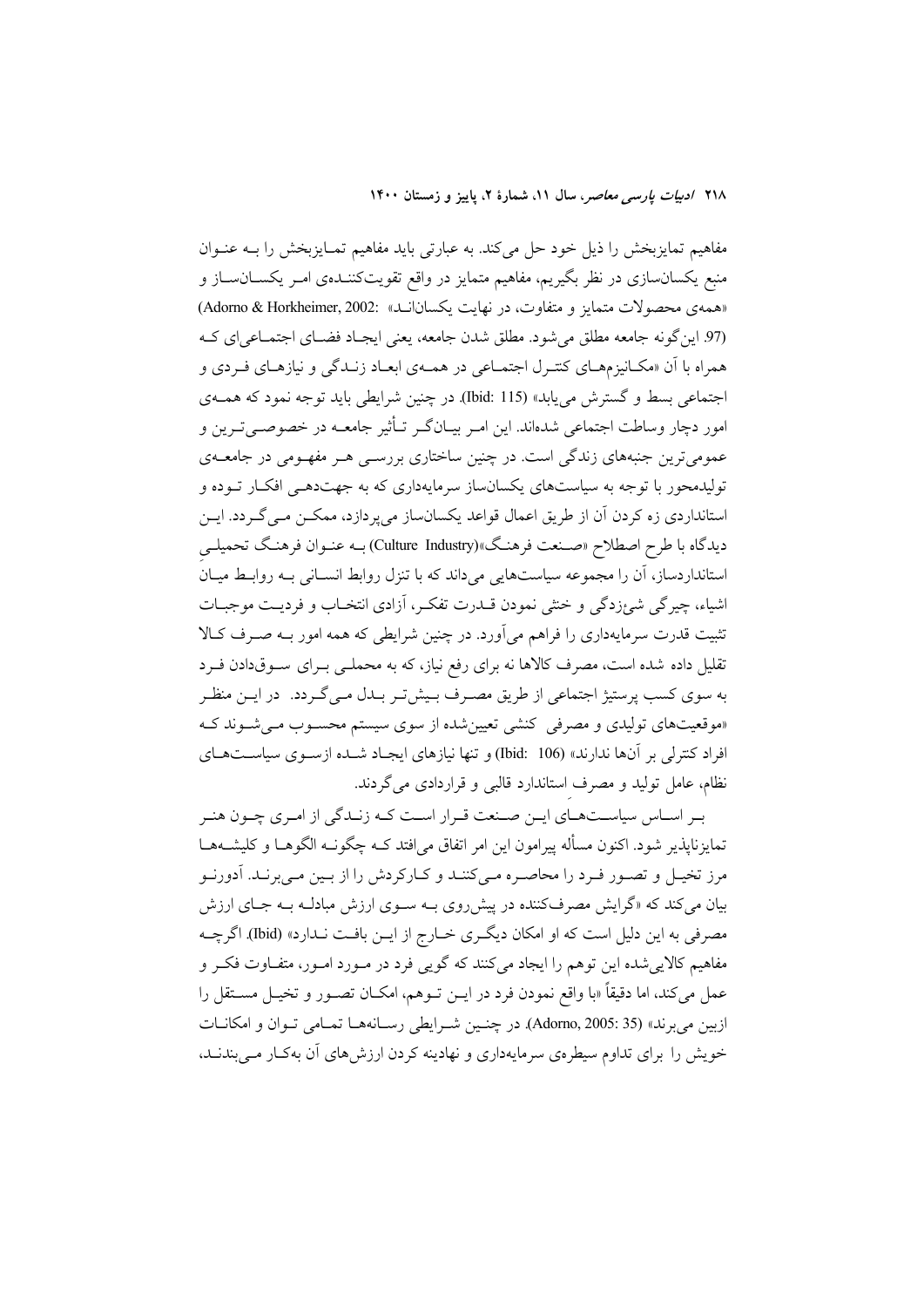با انتشار مجموعهای ازافکاراستاندارد به تزریق فرهنگِ جهتداده شده مـیپردازنـد و اذهــان توده را در جهت تثبیت اهـداف و منـافع جامعـهى توليـدمحور سـوق مـىدهنـد. اكنـون محصولات فرهنگـي و غيرفرهنگـي توليدشـده درجامعـهي توليـدمحور كالاهـاي مصـرفي تحت سلطهي سياستهاي معطوف به صـنعت فرهنگــي|نــد كــه بــا «هــدايت تــوده توســط رسانهها، از چاپ و نشر گرفته تا رادیو، تلویزیون، سـینما و بنگـاههـای یخـش ِ صـفحات و نوارهای موسیقی، تاثیری گسترده و یک دست در جهت اهــداف جامعــهی تولیــدمحور برتودهها مـي گذارنـد» (Adorno and Horkheimer: 2002, 94). هـدف طبقـهى حـاكم از سرگرمکردن توده به انواع کالاها، ایجاد فضای انفعال در جامعه و جلوگیری از رشــد آگــاهی انتقادی تودهها در برابر وضعیت تحمیلی است. در این دیدگاه فرد تبدیل به مصـرفکننــدهی منفعلی می شود که قدرت تشخیص و دخالت مؤثر در تولیدات فرهنگی را نـدارد و تنهـا بــه عامل اجرایی قواعد تحمیلی مبدل میگردد. نظام مذکور هیچگونه تعـارض بـانظم اجتمــاعی موجود را نمي پذيرد و به اين ترتيب امكان انديشيدن مستقل را سلب مي نمايـد. در واقــع بــا ايجـاد «تـوهم أزادي و انتخـاب هرگونــه مخالفـت اساســي بــا ســاخت ســلطهي مســتقر را ازمیان برمیدارد و یا در خود جذب و حل می کند و امکـان کـنش (praxis) هرگونــه نیــروی رهايي بخشي را ازبين مي برد» (Freyenhagen, 2014: 5). بر اين اساس مي توان اظهـار داشـت عملکرد اصلی صـنعت فرهنگ، تولیـد فرهنـگ تـودهای (mass culture) در راسـتای منـافع سرمایهداری، تضمین اطاعت از سلسلهمراتب اجتماعی، از میـان برداشـتن هرگونــه مخالفـت بنیـادی بـا سـاخت سلطه،سـرگرم سـاختن تـودههـا بـرای تضـعیف اَگـاهی انتقـادیشـان، یکسان سازی فرهنگی و حل هرگونه شکلی از تفکرانتقـادی(critical form) اسـت. نتیجـهی رواج چنین فرهنگ استانداردسازی ً در ظهور انسـانی کـه فردیـت خـود را از دسـت داده و بردهی کالاهای مصرفی گشته، نمود مییابد. باتوجه به جایگاه فرد در چنین جامعهای

متون هنري چون ساير كالاها، با رعايت اصـول يكسـانسـاز طبـق قواعـد تحميلـي و تحتسلطهي نظام مذكور، با اضمحلال هرگونه تنوع و تمايزي كه خـارج از چـارچوب قراردادی است، تولید میشوند. اگر تفاوت و تنوعی هم وجود داشته باشد، تحتِکتتـرل قواعدِ همين صنعت است (Adorno, 2005: 2-3).

بر مبنای سیاستهای یکســانســاز و بازدارنــده از تفکـر و کــنش مســتقل همــهی امــور بازتوليدشده حتى با وجود صورتبندي انسانگرايانه و متعهد، القاكنندهي ايــن تصــورند كــه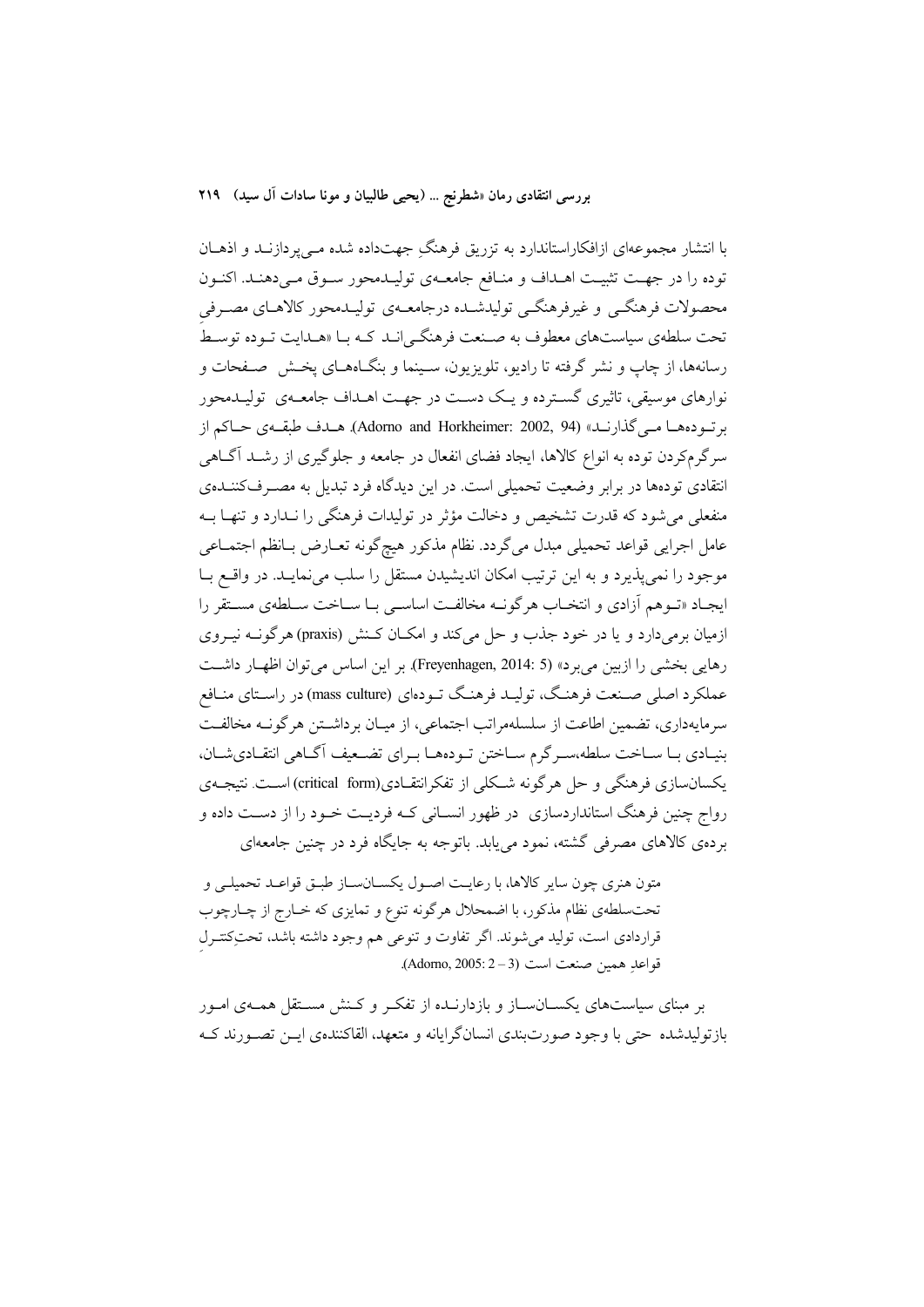مفاهیم رهاییبخش با گذر از مجرای ًسیاست، اقتصاد، اجتماع، هنر و فرهنگ کنتـرلشــده و کنترلگر به ابزاری برای تثبیت شرایط و اعمال سـلطه مبـدل گشــتهانـد. در چنــین شــرایطی امکان اندیشیدن به رهایی از چیرگی مذکور غیرممکن پنداشته میشود. چرا کـه هـر روایـت متعارضي در چنبرهي سياستهاي فوقالذكر جذب و حل مي شود. بنـابراين فرهنـگ بــه آن جوهر و روحی مبدل میگردد که از طریق تکثیر صنعتی در تودهها دمیده میشود و نــه تنهـا ارادهی توده، بلکه ارادهی سازندهی آثار فرهنگی را نیز دراختیار می گیرد. بایــد بــه ایــن نکتــه توجه نمود که با وجود دراختیـارگرفتن ارادهي افـراد، کنتـرل همـهجانبـه و سـلب عملکـرد مستقل، نمی توان به نابودی سوژهحکم داد. سوژه تقلیل می یابد، اما از بین نمی رود. در واقسع در این شرایط نیز سطحی از امکان عمل \_ ولو در ساحت نظر و اندیشه \_ قابل تصور است. توجه به همین امکان کنش، میتواَند عملی انتقادی را درون سیستم شـکل دهــد کــه ضــمن برهم زدن ساختار حاکم، در سیطرهی قواعد مذکور جـای نگیــرد. چگــونگـی ایــن کــنش در گرو نوع مُواجهه با روایات ارائهشده از سوی نظم یکسانساز است. مواجهه و خوانشــی کــه با برهم زدن ساختار تحميلي نه تنها منجربه بازتوليد نظام سلطه نشود، بلكه امكان انديشـيدن در رابطه با آن را نیزفراهم نماید. این امکان اندیشـیدن در صـورتی میسـر مـی گـردد کـه بـه خوانش متون، نه بر اساس کلیشههای تحمیلی از پیش معین، بلکه بر اساس فضایی که خــود متن در نسبت با سیستم فکری موجود در اختیار مخاطب قرار میدهد، بپردازیم. هنگـامیکـه بازخوانی متون هنری با اندیشهی انتقادی از خلال متن صـورت گیـرد، مـی تـوان شـکلی از مواجهه را متصور شد که بر اساس سلطهی سیاستهای نظام فوق صورت نیــذیرد و مجــالی برای تأمل فراهم آورد. در این نسبت یابی بین متن هنری و واقعیت است که بازنمـایی کـنش سوژه در ساحتی متعارض با قواعد تحمیلی نمود پیدا می نمایـد. در پــژوهش حاضــر ســعی برآن است تا از چنین دریچهای بر مـتن رمـان شـطرنج بـا ماشـین قیامـت نگریسـته شـود. باتوجهبه توضيحات فوق، بـديهي اسـت كـه تحليـل حاضـر از الگـوي بررسـي هـاي رايـج فاصله بگیرد تا امکانی از کنش انتقادی و رهایی را درون روایت رمان بازیابی نمایــد. در ایــن بازخوانی امکان اندیشیدن به این امر میسر میگردد که رمان شـطرنج بـا ماشـین قیامـت، بـا اهمیتی که برای بیان در شکل غیرمعمولش در پیوند با پیرامتنها قائل میشود، بـه بازنمـایی صورتی از امکان وجود نیروی رهایی بخش سرکوبشده درون ساختار سرکوبگر بپـردازد. در این مواجههی انتقادی میتوان سطحی از معنا را برای سوژه در نظر گرفـت کـه از ســویی تحت سیطرهی سیاستهای استانداردساز نباشـد و از سـویی دیگـر بـه بیگـانگی و انـزوای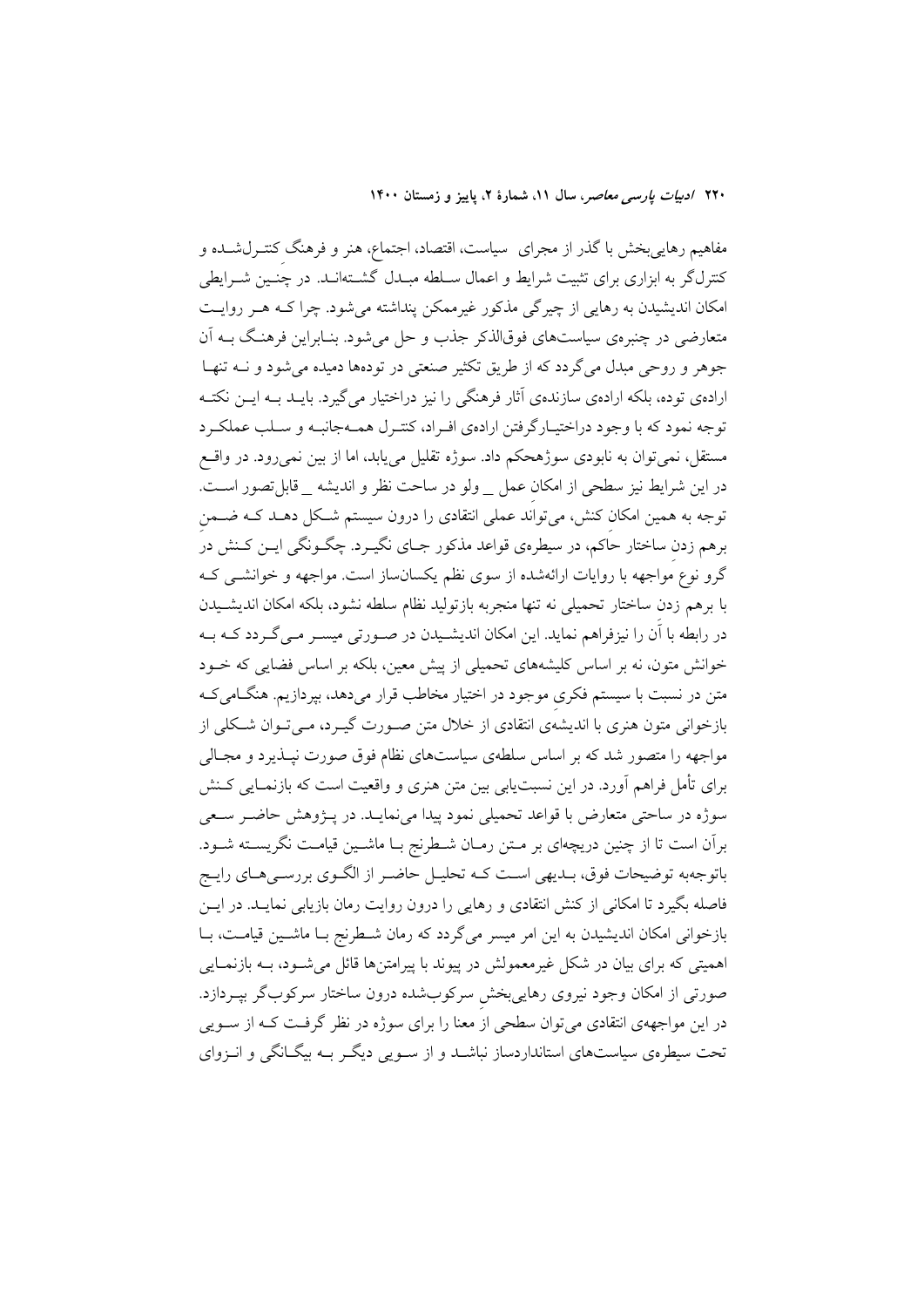صرف نینجامد. عملی که امکان اندیشیدن به رهایی را از درون همان ساخت تحمیلی \_ ولـو در ساحت اندیشه \_ ممکن می گرداند.

### ٢. پيشينهٔ يژوهش

رمان شطرنج با ماشین قیامت هر چند در پیوست با موضوع جنگ نگاشــته شــده، متضــمن عناصری است که پیش تر بهنـدرت در آثـار متعلـق بــه گونــهی ادبـی دفــاع مقــدس مطـرح گشته است. از این منظر در رمان چنانچه *آروین، دادور و حسینی* در مقالـهی «رمـان جنـگ در ایران از منظر حضور دیگری با تکیه بر آرای بـاختین» مـی&وینـد نشـانههـایی آشـکار از بازگشت به عناصر گروتسک نمود می،یابد، در حالی که اصولاً دررمانهای ژانر دفاع مقــدس، کمتر نشانی از فرایند صیرورت بدن به چشم می خورد. از سـویی بـر اسـاس پژوهشـی کـه حج*ازي* تحت عنوان «تحليل رمان چندآوايي شـطرنج بـا ماشـين قيامـت» انجـام داده اسـت نمادهای بهکار گرفتهشده در بزنگاههای رمان پرسش هایی را طرح میینماینـد کـه بـه چنداواییبودن رمان منجر میگردند. گویی نویسندهی رمان بـا بیـان واقعیـتهـای جنـگ و رویدادها، مطرح نمودن پرسشهای فلسفی و تکگوییهای درونـی، بـه کشـف حقیقـت و ناشناختههایی از دنیای ذهنی افراد میپردازد. این پرسشها و اهمیت دادن به صدای دیگـری نیز، برخلاف سنت معمول در رمانهای دفاع مقدس است، زیـرا در ایــز دسـت متون،اغلــب دوسویهگی آشکاری مانع از برهمزدن نظام ایــدئولوژیک حــاکم بــر اثــر مــیشــود و صــدای مخالف فقط صدای دشمن است که در پایان، منهدم میگردد. *غفاری* در بررســی پیــرامتن۵ــا در مقالهای تحت عنوان «تأثیر پیرامتن ها بر شکل گیـری یــا تحریــف معنــای مــتن: بررســی دوگانگی رمان شطرنج با ماشین قیامت از دریچه ی پیرامتن۱۵» بیان میکند که پیرامتن هـا نیــز به عنوان عناصری که در آستانهی متن قرار گرفتهاند، دریافت خواننده را کنترل می نماینــد. در این نگاه همواره عناصر و واژههایی چون عنوان رمـان، طراحـی روی جلـد و سرنوشـتههـا بهمثابه ی ورودی، مستن را در بسر مسی گیرنسد و دریافت خواننسده را در الگسویی معسین شکل میدهند. پژوهشهایی دیگر چون «شطرنج با بوطیقـای ارسـطو؛ درنگــی در موقعیــت تاریخی مخاطب ایرانی، با نگاهی به کتاب شطرنج با ماشین قیامت» از *بیات* نگاه انســانی بــه انسان درگیر در جنگ را برجسته می نمایند.منظورازنگاهانسانی در ایــن پــژوهش، توجــه بــه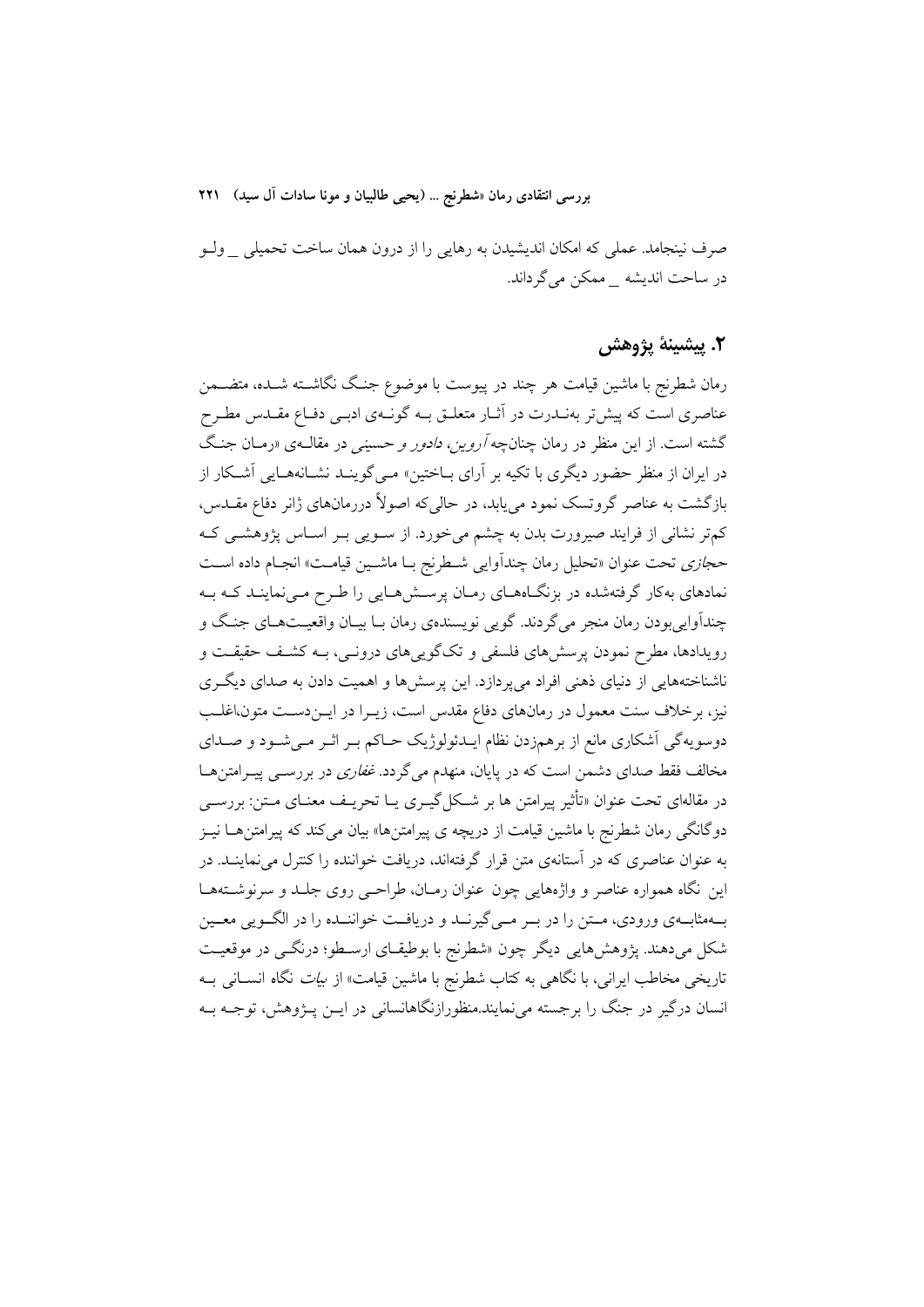انسان درگیر در جنگ با تمام اوصاف انسانی است. در این پـژوهش بـه مجموعـه عملکـرد رزمندههای ایرانی در برابر دشمن بیگانه می پردازد.

مجموع تحلیل های صورتگرفته به ساخت و گفتمان غالـب در متـون جنگــی از طریــق ير داختن به فرم و محتوا توجهي نمي كنند و با جدايي صرف ميان عناصر داستاني بـه معنـايي نسبتاً قطعی از رمان دست میbبانند و به این ترتیب امکانی برای اندیشیدن دربارهی جامعــهی جنگزده و جایگاه فرد در چنین ساختاری فراهم نمی کنند. به عبارتی تحلیل هـای مـذکور از ساحتی مشخص به متن می یردازند و اینچنین الگوهای معنایی معینی را بازتولید می نماینــد. در پژوهش حاضر برآنایم تا با پرداختن به فرم و محتوا در پیوند بـا یکـدیگر امکـانی بـرای اندیشیدن به ساحتهای گوناگون متن به دست دهیم.

# ۰۳ روایت محصور در تعلیق آبادان جنگ;ده

روایت رمان "شطرنج با ماشین قیامت" گزارش سـه روز از زنـدگی بسـیجی هفـده سـالهی آبادانی در روزهای محاصرهی این شهر توسط نیروهای عراقی است. نوجـوانی کـه همـراه دیگر نیروهای مردمی و ارتش، با مقاومت همهجانبه، در تـلاش بـرای شکسـت محاصـرهی آبادان بر آمده است. راوی هفده سالهی رمان بـه عنـوان دیـدهبـان، مسـئول شناسـایی محـل توپخانه و خمیارهاندازهای دشمن است و همهی تلاشش را مبی کنـد تـا وظـایف نظـامی محول شده را به انجام رساند. راوی که مقاومت شهر و تسلیم نشــدنش را در گــرو عملکــرد دیدهبانها می بیند، در شبی که خواب و بیدار مشغول دیدهبانی است بـا درخواسـت پرویـز، همهرزمش، دربارهی به عهده گرفتن وظیفهی رانندگی ماشین غذا، در مدت زمـانی کـه او بـه مرخصی میرود، مواجه میشود. او درخواست پرویز را با جدیت رد و سعی مـیکنـد از او دوری نماید. روز بعد راوی با خراب شدن موتورش، به ناچار، با پرویز همراه مـی گـردد. در این همراهی پرویز مصدوم و اینگونه بـه اجبـار مسـؤولیت وانـت غـذا بـه راوي سـپرده و بدین شکل او گرفتار وقایعی بی|رتباط با وظیفهی نظـامی|ش مـی شـود.از ایــن پــس او بایــد علاوه بر دیدهبانی و غذارسـانی بــه رزمنــدگان، بــه ســه نفـر از افــراد عجیبــی کــه شــهر را تـرک نکـردهانــد، غــذا برســاند.در ايــن بــين تحــولات بزرگــي در جبهــهي جنــگ درحال وقوع است. دستگاه پیشرفتهی سامبلین با تشخیص مبدأ هر شلیکی و پاسخ دقیــق بــه شلیکها، هرگونه ابتکار عمل و به طور کلی امکان هرگونه کنشــی را از رزمنــدگان جبهــهی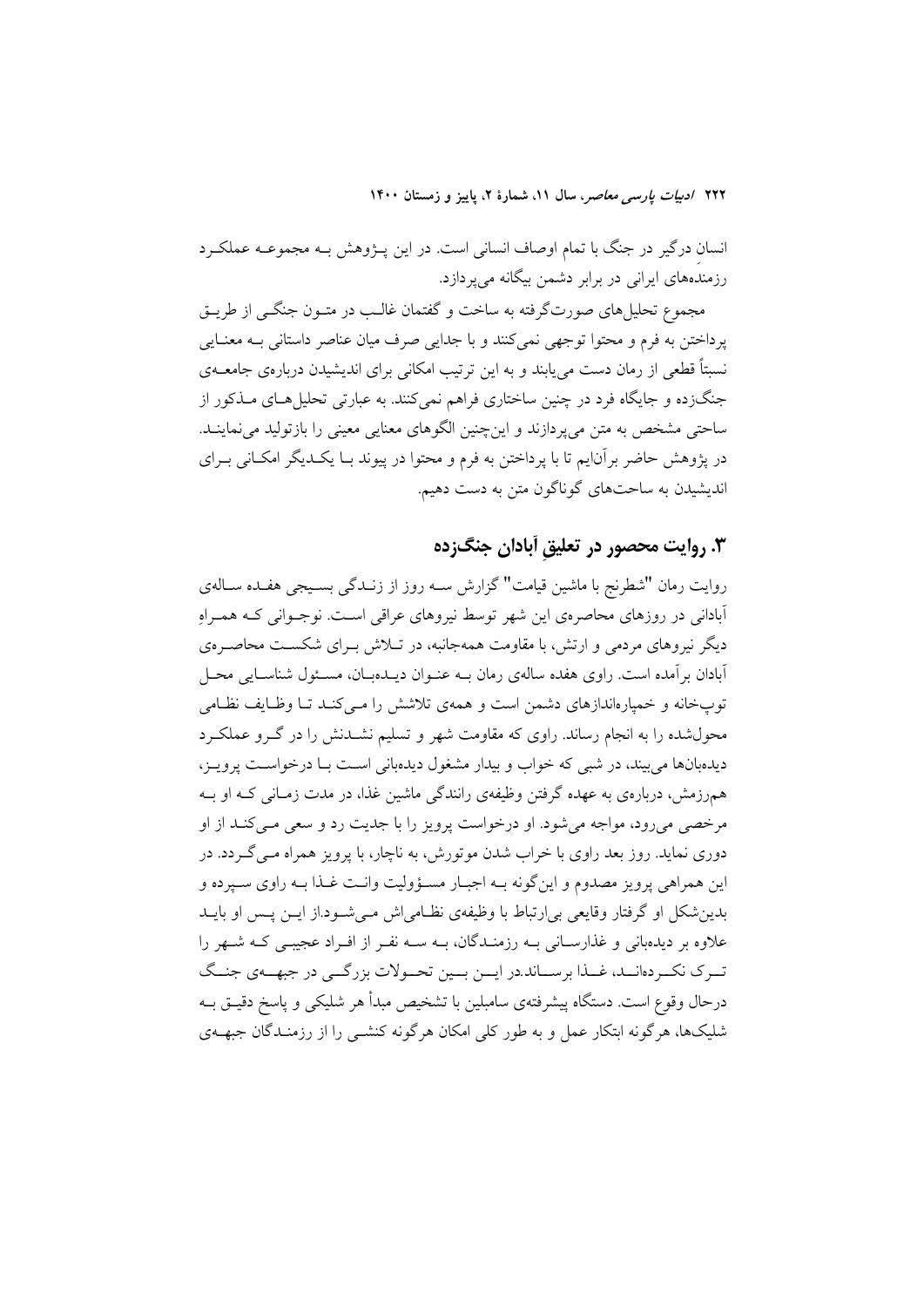ایران سلب نموده است. در این اثنا حضور فعال راوی در سِمَت دیـدهبـانی بـرای شناسـایی محل استقرار رادار پیشرفتهی دشـمن بـرای انهــدامش ضــروریتــر از پــیش مــیiمایــد، امــا مسئولیت همزمان دو وظیفهی متفاوت، دیدهبانی و رانندگی ماشین غذا و به تبـع آن آشــنایی با آدمهایی مفلوک که جنگ را به شکلی دیگر تجربه میکنند و درگیر شــدن در وقــایعی کــه او را از کار اصلی دور می سازند، ماجراهایی را رقم می زنـد تـا راوی بـا دنيـايی متفـاوت، روبهرو شود. دنیای ذهنی و عینـی افـرادی کـه گذشـتهای متنـاقض بـا آرمـانهـای راوی و هم رزمانش دارند و همرأى با آنهانيستند، اما در كنار آنها زندگى مى كنند و بــه انــدازهى راوى و دیگر مدافعان شهر برای خود حق حیات و ابراز عقیـده قائــل مــی شــوند. هــمصــحبتی بــا افرادی از جهانهای ذهنی دیگر، بُعدی نوین از کنش انسانی و نگاه به جهـان را بــرای راوی به ارمغان می آورد. گویی راوی با قرار گرفتن در موقعیتهای متفاوت و متضاد بــا باورهــا و ذهنیاتش، تن به پذیرش ابعاد و نقشهای جدیدی در موقعیت وجودی خــویش مــی،دهــد و په این صورت نگاه نوینی نسبت به جهـان، موقعیـت انسـان در جهـان، پـه ویــژه در جهـان جنگزده، و دیگر اندیشهها می یابد. این گونه روایت سپر تحول روحی و شخصـیتی راوی را در رمان نشان میدهد و راوی به تحولی درونی دست می یابد. او دیگر بـه نظـارهی جنـگ تنهـا از مگســک اســلحه نمــينشــيند، بلکــه قــادر بــه درک و دريافــت واقعيــتهــايي ناشناخته می شود. در نهایت رمان،با تلاش نظامیان ایرانسی در جهـت اثبــات ناکارآمــد بــودن دستگاه سامبلین و اقداماتشان در جهت دست یابی بـه ایــن هــدف ادامــه مــی یابــد و روایــت بااطلاعيهينظاميارتشعراقمبني بر ناكارآمدى اين دستگاه بهپايانمىرسد.

# ۱.۳ تعلیق بازتولید دوگانهها در روایتهای مجزا

با نگاهی اجمالی به آنچه تاکنون در رابطه با رمان بیان شده است، می توان اظهـار داشـت کـه رمان شطرنج با ماشین قیامت با نگاهی انتقادی به موضوع جنگ هشت سالهی ایران و عــراق نوشته شده و قاعدتاً دنبالهروی آثاری کـه بــا اندیشــهای دینــی، شــهادت را مرگــی شــامخ و حاصل انتخاب انسان برای سعادت ابلدی ملی پندارنـد، نیسـت. در ایــن تفسـير از نقـلـهای ازپیش موجود، گویی براساس اجزایی، چون پرداختن به مفاهیم متفاوت با ژانر دفاع مقــدس، پیرامتنها و روایت دوم شخص معنایی به متن در قالب الگویی معین تحمیل می شود.گویی کـه مــتن در خــوانش هــاي ارائــهشــدهي پيشــين بــه بازتوليــد دوگانــههــايي در ســطوح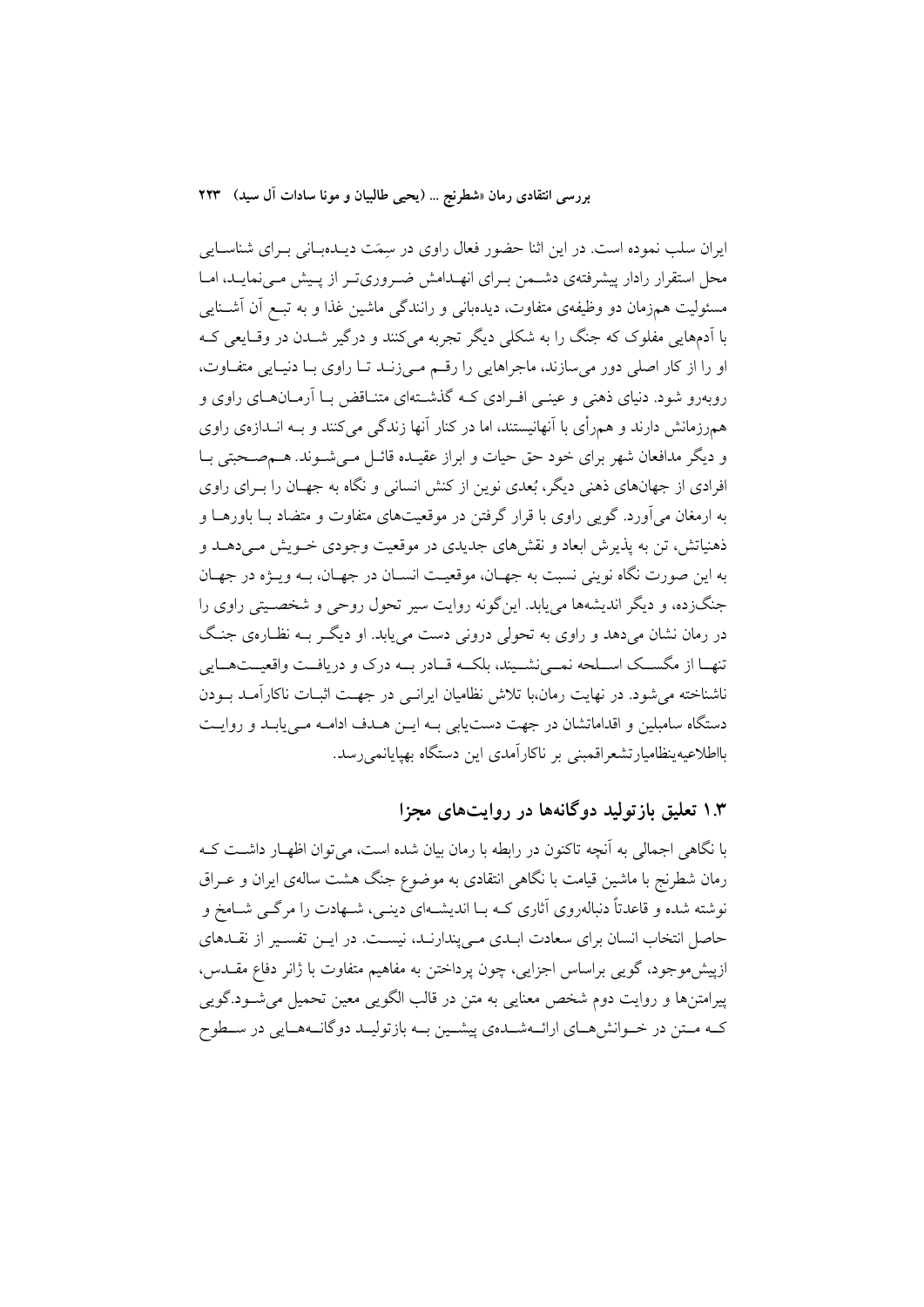گوناگون میپردازد و سعی در برقرار نمودن تعادلی میان دوگانهها دارد. برای مثال صـداهایی در رمان، جنگ و مفاهیمی چــون آفــرینش، زنــدگی و مــرگ را محصــول ســلطهی قضــا و قــدر الهـي مــيشــمارند و ايــن مفهــوم را در برابـر ارادهي فـردي قــرار مــيدهنــد. يكــي از مشخص ترین صحنههای رمان در بازنمایی دوگانهها و صف چرخش بیهودهی عقربههــا بــر صفحهی شطرنجی سـاعت اسـت. بـرای راوی، صـفحهی سـاعت تـداعیکننـدهی زنـدگی بیهودهی انسان است. «به برج ساعت برقی جلوی کلیسا خیره شدم. ساعتی بود بـا صـفحهی سفید و دو عقربه سیاه که دقیقاً روی ساعت پنج و ســی و پــنج دقیقــه از کــار افتــاده بودنــد. درست عین یاهای از هم باز شده در حین بازرسی! تا چند سال باید ایــن یاهــا، همــینطـور ثابت و بے حرکت باقی مے ماندنـد؟» (احمـدزاده، ١٣٨٩: ٢٩). سـاعت و عقربـه يـادآور اندیشههای پوچی دربارهی زمان، بی منطقی زندگی در ایــن جهــان و نــاتوانی فــرد در انجــام هر کنشی است. در تقابل با این دیدگاه، تأکید بر آزادی و ارادهی فردی درمقابل جبـر الــوهی از دیگر مفاهیم برجسته در روایت شطرنج با ماشین قیامت است.

تنها اسم اعظمی که خدا به ما داده اینه کـه از اراده خــودش وام بگیــریم، درسـت عــین زمین که از نور خورشید وام میگیره. هر چقدر تواناییات را گسترش بدی، بـیش تـر از نور خورشید استفاده می کنی، ایـن طـوری اسـت کـه آدمهـا جانشـین خـدا در ایـن جهان هستی میشن. ولی جای این کارها ما اَدمها، برای تنبلیهامون فلسفه مـیتراشـیم، جبر مطلق، مهره سیاه، در صورتی که جبر مثل دیواری است که در حال ریختنــه و اراده ما اینه که میتوانیم از زیرش کنار بریم... (همان: ۳۲۲).

بنابراین قومی اراده و جبرگرایی مشهود در متن و چگونگی پـرداختن بـه ایــن مفــاهیم بیش از آن که حاشیهای انحرافی یا تفنّن داستانی باشد، نوعی رویکرد به جهـان و نمایــانگــر ذهنی تحاکم بر جامعه و نحوهی بهرهگیری از آن در بزنگاههای گوناگون محسوب می شــود. بدین گونه متن تقابل های گوناگون میان دو دولت –ملت ایـران و عـراق، زنــدگی و مـرگ، جبر و اختیار، ادیانی چون یهود و مسیحیت و اسلام، شکل اندیشیدن در هر یک از آنهـا و تقابل راوی با مخاطب و در نهایت تقابل نمود بیرونی هر شخصیتی با ذهنیت درونـیاش را در راستای منافع سیاستهای حاکم، به تصویر میکشد. در بازنمایی دوگانههـا مـیتوان بـه تفاوت کنش در دو دین اسلام و مسیحیت نیز در متن اشاره کـرد. روایـت، مقاومـت ایرانــی مسلمان را در برابر مماشات دیگر ادیان چون مسیحیت قرار می دهد و از این دوگانــهســازی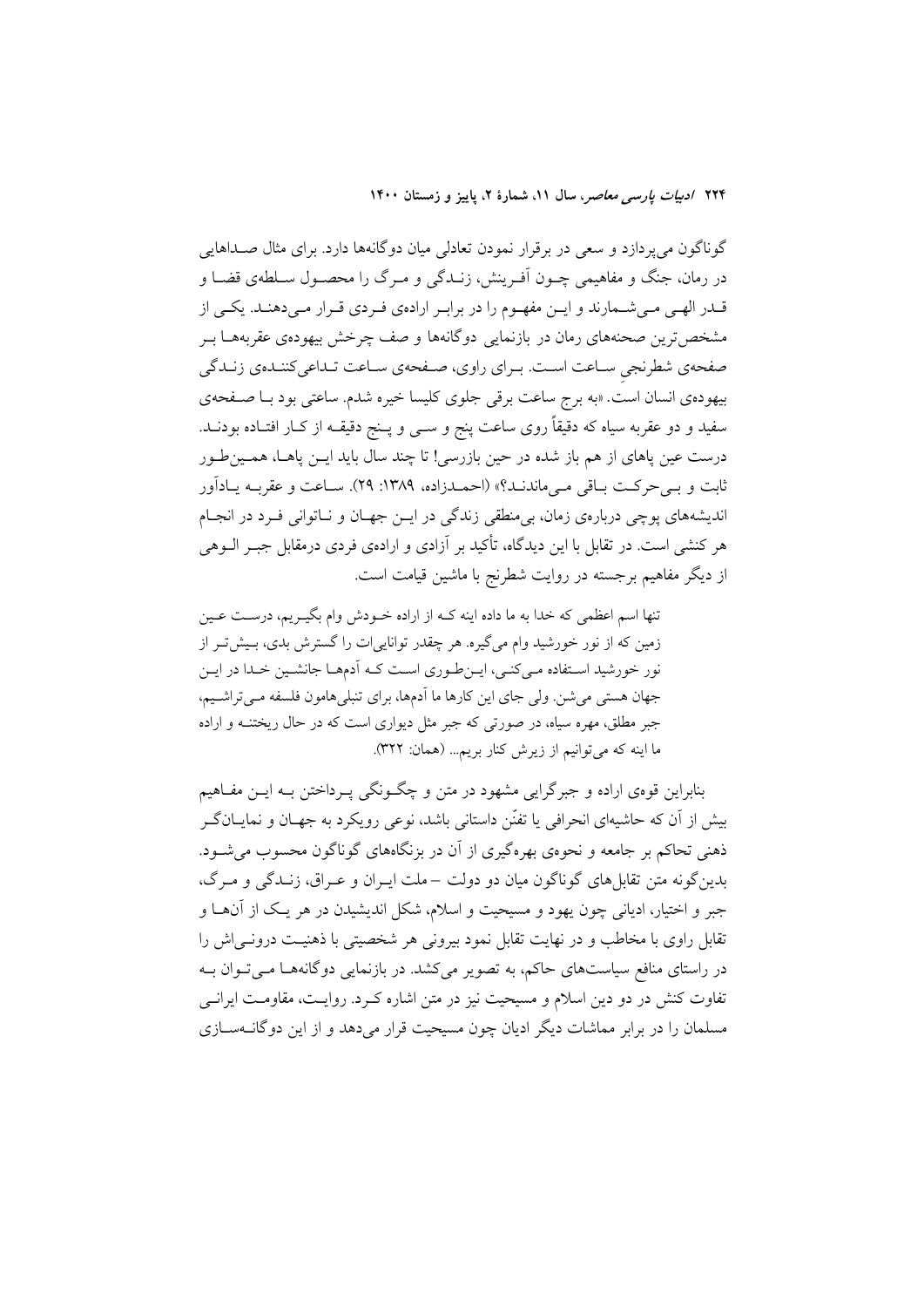بررسي انتقادي رمان «شطرنج … (يحيى طالبيان و مونا سادات آل سيد) ٢٢٥

به نقد عملکرد هـر يـک از آنهـا مـىپـردازد و بـه شکسـت مسـيحيان در قتـل عـام ارامنـه سال ۱۹۵۰ بر اساس این ویژگی عقیدتی شان نیز اشاره می کند. ایــن گونــه عملکــرد کشیشــان مسیحی در شـرایط جنگـی بـرای رزمنـدگان مسـلمان رنگـی از تمسـخر بـه همـراه دارد؛ «لابد ديشب رفتن تـو اون كليسـاهه؛ هـي دعـا خونـدن و طنـاب نـاقوس رو جنبونـدن و هي دنگ و دنگ: اي پدر مقدس كه در آسماني! جلـوي ايـن گلولـههـاي تـوپ رو بگيـر!» (همان: ٣٢). روايت دوم شخص متن در پي بيان اهميت كـنش فـرد، هرگونــه انفعــالي را در رابطه با خود و دیگری مورد سـؤال قـرار مـیدهـد و ارزش كـار رزمنـدگان را در دفـاع از شهرشان با تعابیری از قبیل «می دونی اعتقــاد مــن، دربــارهی ایــن جــور دعــا خونــدن چیــه؟ درست مثل مرد سالمي يه كـه مـى تونـه كـار كنـه؛ ولـى گـدايى مـى كنـه...» (همـان: ٢٥٢)، بهتصویر می کشد و بدین گونه تقابل میان انفعال و کنش را برجسته و برتری یکی بر دیگ ری را مطرح می نماید. در این خــوانش روایــت در بزنگــاهــای گونــاگون تقابــلهــا، چگــونگـی شکل گیری و نسبتشان با واقعیت را با قرار دادنشان در سویی مشـخص، محـدود مـی کنـد و درنهایت خوانشی ارزش گذارانه ارائه می دهد.

# ۲.۳ تعلیق فرد در تنش میان خود و دیگری

از سویی دیگر رمان مواجههی فـرد بـا شـرایط جنگـی را بـا توسـل بـه اصـول عقیـدتی و بازیروری جزئیات در جهانهــای متنــی بــه تصــویر مــیکشــد. روایــت در آفــرینش مــتن و بازآفرینی جهانهای متنی از روایت دوم شخص بهره میگیرد تا هم خود روایتگـر شــرایط جنگی باشد و هم به عنوان متن، پذیرندهی روایت دیگر جهانها و متن هـا شــود و بــه ایــن ترتیب از دو منظـر راوی –مخاطـب بــه بازنمــایی بپــردازد. ایــن روایــت در واقــع روایتــی برونداستانی است که در آن «قهرمان خود را با ضمیر دوم شخص معرفی مـیکنـد، تــا هــم مخاطب اصلی و هم کـانونیگـر (focalizer) باشـد» (Richardson, 2006: 19) بــه عبـارتی می توان اظهار داشت که گویی راوی هم سوژهی روایتگر و هم سوژهی روایتشنو است و «روایتش را نه تنها با دیدن و سخنوری، بلکه با اتکا به شنیدن و دریافت شکل مـیدهـد» (Fludernik, 1993: 218)، زیرا روایتگر در این روایت همواره میان مخاطب درونداستانی و خوانندهی واقعی در نوسان است و خوانندهی متن به شکل ناخوداًگاه با قهرمان داسـتان، کـه در این جا و در این نوع روایت مخاطب واقعی است، هـمذاتپنـداری مـی کنـد. یکـی از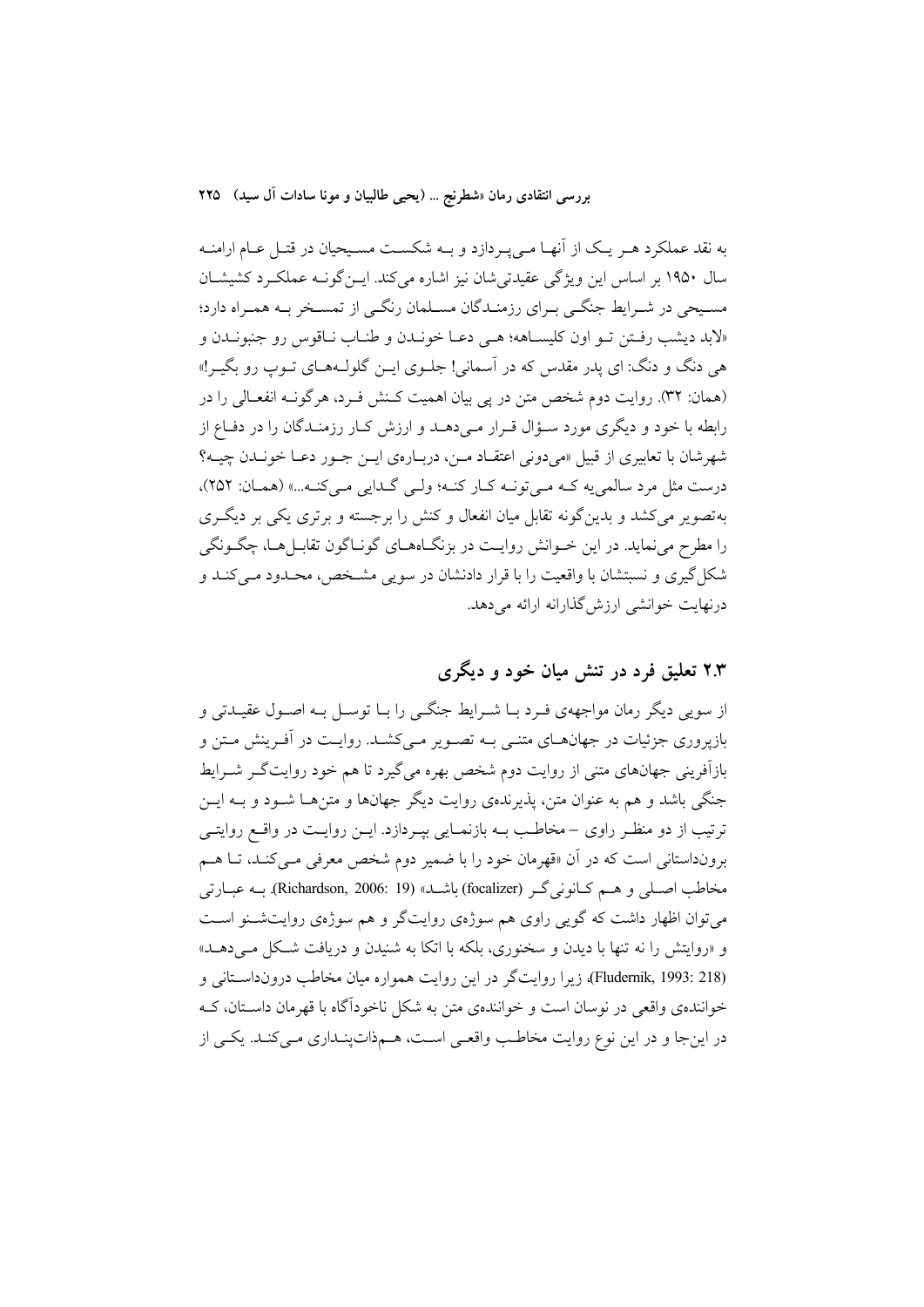ویژگیهای روایت دوم شخص، واقع نمودن مخاطب در مرز و آستانهی امور است. بنـابراین راوی در میانهی امور قرار می گیرد و رمان را در چنین فضایی روایت می کند. رمان با نامـهای سرّی از سوی ارتش ایران دربارهی وجود رادار سـامبلین در ارتـش عـراق آغــاز مــی گــردد؛ «ماشیننویس ارتش، با ضربات انگشتهایش، حـرف حـرف سـیاه ایـن بخـش(نامـه را، بـر سفیدی کاغذ می کوبید؛ شاید هرگز حدس نمیزد که رسیدن این کلمات در دو یـا ســه روز بعـد چـهگونـه هـمچـون طوفـاني، زنـدگي و جنـگ مـا را در هـم خواهـد ريخـت!...» (احمدزاده، ۱۳۸۹: ۱۱) و با نامهی سرّی دیگری با اشاره به ناکارآمدی رادار مذکور از سـوی ارتش عراق پایان می یابد. «... توصیه می شود تا اظهـار دلایـل قـانع کننـده از سـوی شـرکت سازنده، و دفع اشکال، از خریــد و اســتفاده از دسـتگاههــای مربوطــه خــودداری شــود» ( همان: ٣٢٨). آنچه ميان ماشينزويسي اين دو نامه بــه وقــوع مــي(پيونــدد، در مــرز خــواب و بیداری راوی آغاز و در هالهای از عدم هوشیاری وی پایان میپذیرد. متن به بازنمـایی شــهر و فردی می پردازد که لحظه لحظهی حیات و اندیشهاش با ناپایداری و ابهـام پیوسـته اسـت. روایت دوم شخص رمان از راداری سخن به میان میآورد کـه هـیچگونـه اطـلاع دقیقـی از محـل اسـتقرار، شـكل، ابعــادش نــدارد. تنهــا اطــلاع موثــق ارتــش ايــران در ايــن يافتــه خلاصه می شود که این رادار مبدأ هر شـلیکی را پـیش بینـی مـی کنـد و آن را مـورد هـدف قرار میدهد. به این صـورت عمـلاً امکـان هـر کنشـی از نیروهـای مسـلح جبهـهی ایــران سلب می گردد. نامهی ارتش به یگانهای حاضر در شهر محصور آبـادان و خرمشــهر ناتمــام روایت می شود و گویبی راوی –مخاطب نامه، خود نمیداند که نحوهی پیدا نمـودن، مقابلـه و شکست رادار مذکور به چه صورتی خواهد بود. در پی چنین آغازی

صدای انفجار مخزن بزرگ، بیدارم کرد. بالاخره مورد هدف قرار گرفت و میلیونها لیتــر بنزین هواپیما را، همچون قارچ آتشینی، به آسمان فرستاد. حرارتش را همانطور کـه بـر سایهبان سیمانی پشت بام دراز کشیده بودم بر پوست صـورتم حـس مـیکـردم و نــور شدیدش پردهی هر دو پلکم را بی اثر می کرد (همان: ١٣).

گویی شرایط فعلـی جنـگ و پیامـدهای ناشـی از آن در نظـر راوی بیشـتر بــه کــابوس شباهت دارد، کابوسی که با بیداری به واقعیت پیوند میخورد و چشمانداز راوی در بیـداری چیزی جز بازتولید همان کابوس ها نیست؛ اولین صحنهای که راوی می بیند «تلألؤ شعلههـای غمناک پالایشگاه بر صورتش افتـاده و خیـرهگـی چشـم مصـنوعیاش را بیشـتر مـیکـرد»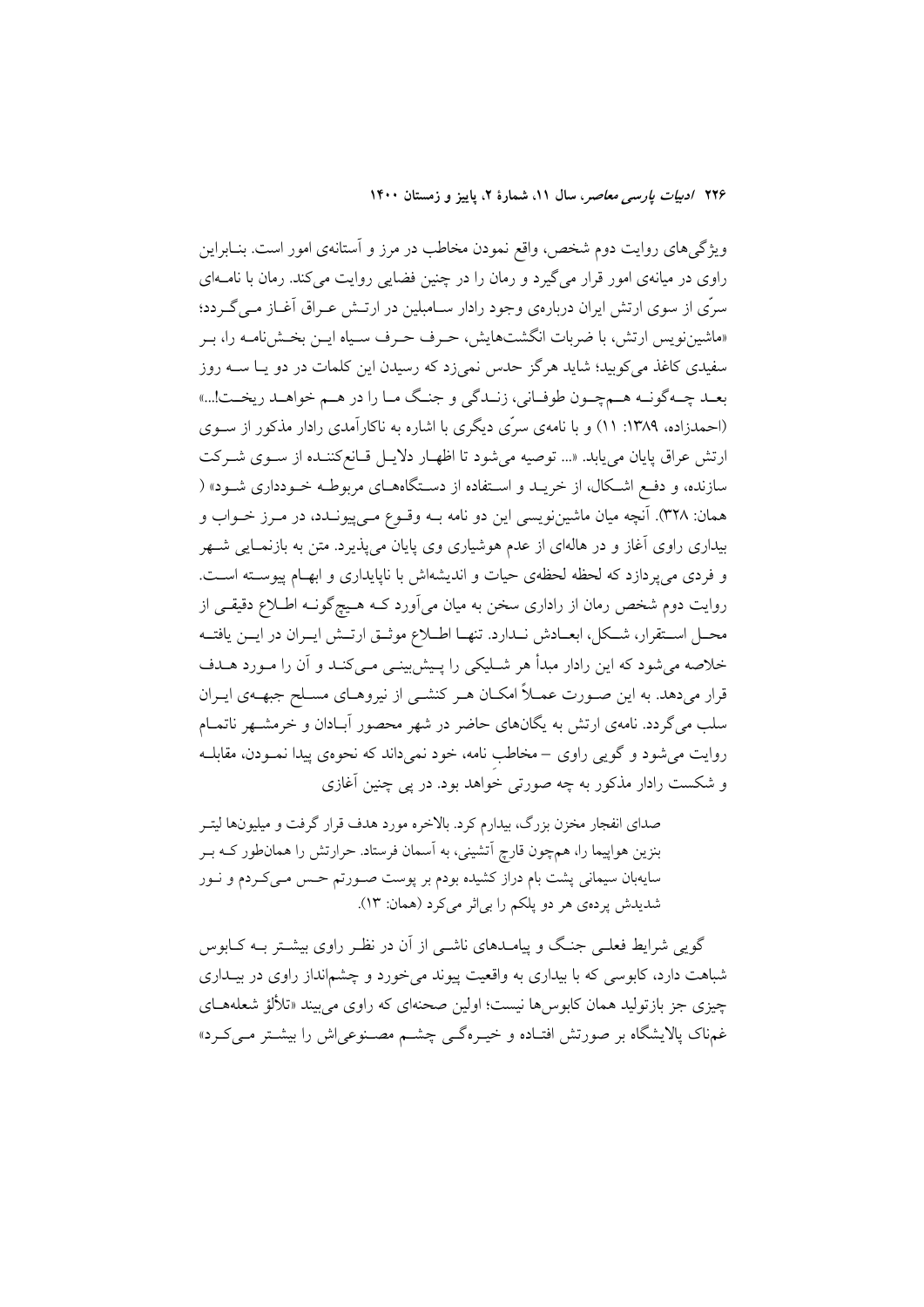(همان: ١٣)، است كه همچـون رشـتهاى در سرتاسـر روايـت تنيـده مـى شـود؛ رشـتهاى از انفجارهای پیاپی، ناتوانی راوی و همرزمانش در مقابله و بهت حاصل از آن. بنابراین روایـت رمان محصور میان کابوس های خواب و بیداری راوی است. قرار دادن متن رمـان در بـازهی خواب و بیداری به این معنا نیست که روایت، واقعیتی را درون خود حمل نمی کند و یـا بـه بازنمایی واقعیت نمی پردازد، بلکه روایت همچون خیرگی چشمی مصنوعی است که وعـده دیدن میدهد، اما آن را محقق نمی کند، تلألؤ شعلههای آتش را منعکس مـی نمایـد، هرچنــد كــه خــود روشــني|ي از اّن نمــييابــد. روايــت همچــون چشــم مصــنوعي در محــل مناسب می نشیند، اما نمی تواند ثمری برای حامل خود، جز انعکاس،داشته باشد.

روايت دوم شخص با ايجاد فاصله و پيوند توأمان ميان مفاهيم واحد، تـنش ميـان آنهـا را آشکار و امکان پرسش گری دربارهی مفاهیم را میسر می کند. در ایــن روایــت راوی نــه تنهــا خود را که دیگر شخصیتها چون مهندس را نیزدر میانهی امور و در آستانه نشان مـیدهــد. مهنــدس یکــی از افــرادی اســت کــه راوی پــس از راننــدگی تحمیلــی ماشــین غــذا بــه او غذا می رساند. مشخصهی مهندس از همان دیدار اول، پرسش گری و ایجـاد شـبهه در امـور بديهي است. مهندس اکنون در بحبوحهي جنگ ايران و عراق، در سـاختماني نيمــه مخروبــه رو به پالایشگاه آبادان به تنهـایی زنـدگی مـیکنـد و نظـارهگـر سـوختن پالایشـگاه اسـت. یالایشگاهی که طبق گفتهی خودش

۳۵ سال پش، بنده کارگر سادهی همین پالایش گاه بـودم، همـین پـالایش گـاه. یـک روز صبح زود، بدون فيدوس از خواب بلند شدم. فكر كردم خواب رفتهم و صداي فيــدوس را نشنیدهم. به سر کار رفتم. ولی برای اولـین بـار، پـالایشگـاه تعطیـل بـود. یـک چیـز غیرممکن! میدانید چرا؟ نه نمیدانیـد! شـهریور سـال بیسـت، ورود سـربازان هنـدی و انگلیسی بـه همـین اسـکلههـای رو بـه رو. عزیـزم! فـورمن انگلیســی بـه مـن گفـت: چرا اومدی سر کار؟ بـرو تـا خبـرت کنـیم. تـازه فهمیـدم کـه چـرا فیـدوس اون روز صدا نداده. رفتم خونه. تمام اون جنگ، توی این شهر، یک ساعت بیشـتر طـول نکشـید  $(177 \cdot i)$ 

مخاطب پس از دیدن سرنوشت مهنـدس امکـان اندیشـیدن بــه ایــن مســأله را دارد کــه عدمارضای نیازها و تحقق وعدهها، چگونه به حفـظ منــافع سیاســی، اقتصــادی و اجتمــاعی جامعهی جنگزده و تعلیق فرد کمک میکند. سرنوشت مهندس نشان میدهـد اگـر جامعـه استقلال و رفع نیاز را در راستای تحقق وعدهها و ارضای حقیقـی نیازهـا قـرار دهـد، خـود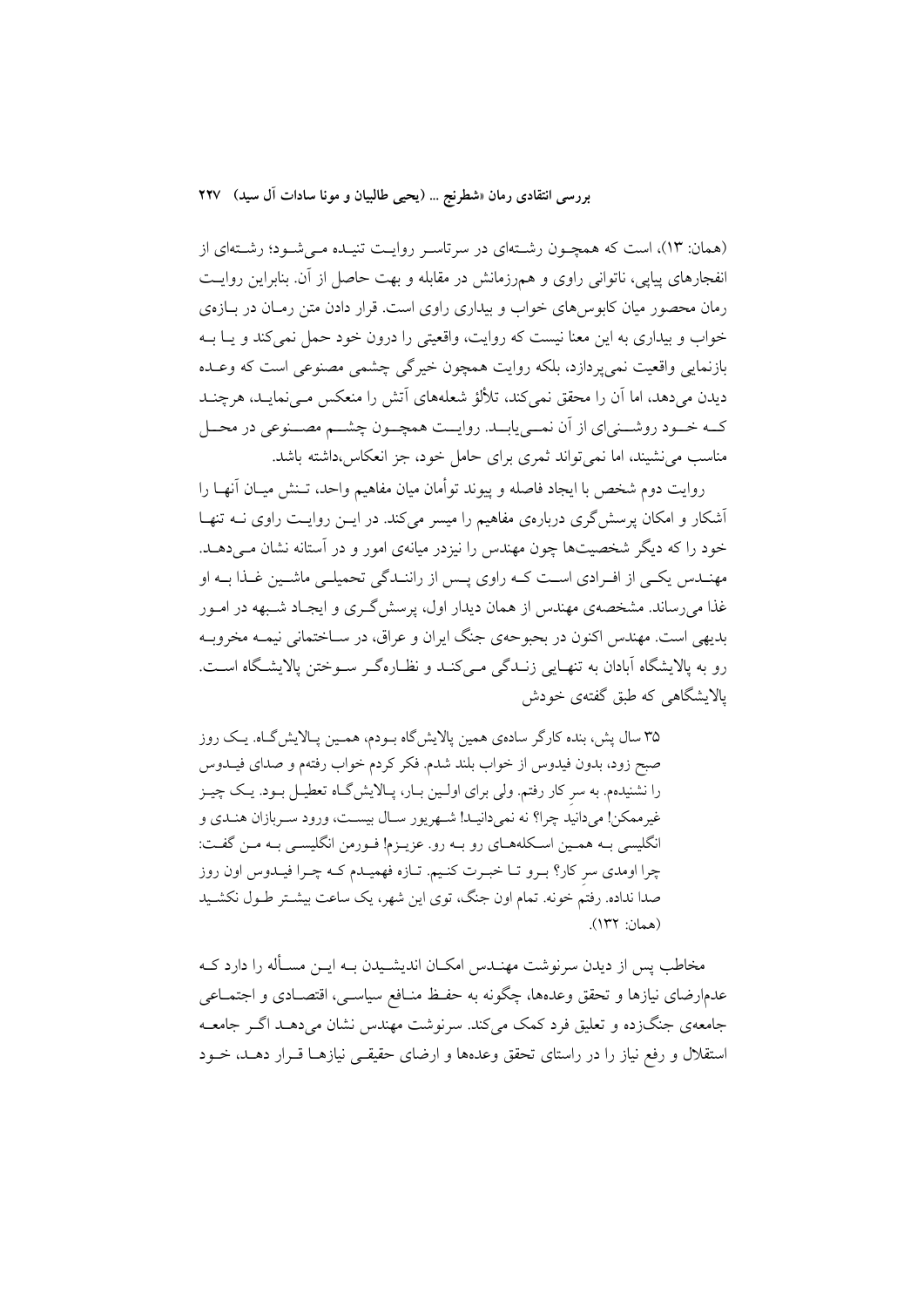نابود می گردد و قادر به ادامهی حیات در قالب مذکور نیست. ایــن گونــه راوی بــا مخاطــب قـرار دادن خـود در مقـام ديگـري، بــه ارزيــابي كـنش خـود و امكـان تحقـق وعــدههـا و پرسش گری میپردازد. راوی می|ندیشد کـه تمـام تــلاش او و هــم,رزمــانش حفـظ آرامــش اَبادان است، اما گویی اَنها نمی(ندیشند که اساساً «اَیا در میان شــلیک ایــن تــوپخانــههــا، و اصلاً در تمام این شهر، برای کسی آرامشــی هــم بــاقی مانــده...» (همــان: ۱۰۴) کــه راوی و همهرزمانش درصدد حفظ و یا بازپس گیری آن باشند؟ به واقع آنها با نابودی و کشتن دشــمن در پی تحقق کدام وعدهاند؟ در صورت نابودی رادار سامبلین چه اتفاقی میافتد؟ به عبــارتی با نابود کردن رادار سامبلین کدام وعده برای راوی و دیگران محقق می شود؛ «بعـدش چـی؟ ... بعد که پیداش کردی و به قول انور خودت، نابودش کردی؛ چی؟ ... ایــن تــوپخانــه رو که زدي؛ چه مي دانم؟ نابو دش کردي؛ چي مي شه؟» (همان: ٩٧ – ٩٨).

به مرور در ذهن راوی –مخاطب این امر آشکار مـی شـود کــه جامعــه بخــش عمــدهی منـافعش را از طريــق تــدارک جنگــي بــه دســت مــي آورد و تعــادلي کــاذب و فريبنــده را بازتولید می نماید و این گونه به حیات خود ادامه می دهد.در ایــن بــازخوانی راوی مــیتوانــد خود و هم رزمانش را فریبنده و فریبخورده بازتعریف کند؛ آنها از سویی تلاش میکننـد تـا با مشغول نمودن دشمن به خط مقدم و فریب نیروهـای نظـامیاش از زنـدگی شـهروندان محافظت کنند و از سوی دیگر خودشان فریبخوردهی سیاستهای جنگی دشـمن|نــد و از مرگ و کشته شدن تغذیه میکنند. بنابراین «اَنچه اَنها را بـه سـوی انـواع مختلفـی از فریـب سوق میدهد، نه احساس وابستگی و آرزوی آنها برای دستیابی به کنش مـؤثر و درنهایـت توجيه عملكردشـان، بلكـه خواسـت ناخوداًگـاه أنهـا بـراي تقويـت حـس فريـب اسـت» (Adorno, 2002: 114). بازنمایی این تغذیـه شـدن از فریـب در مسـألهى دریافـت بسـتنى از کارخانـهي مهـر خـود را نشـان مـي(هـد. راوي بـا حضـور در كارخانـهي بسـتنيسـازي متوجه میشود که مسألهی نگهداری از بستنیها در واقـع در نسـبتِ اسـتفاده از سـردخانهی کارخانه برای نگهداری و انتقال اجساد معنا می یابد.

لحظهای منگ شدم. بستنیهای یخزده! به راحتی از مزمشان مـیشــد تشــخیص داد کــه چند بار ذوب شده و دوباره منجمد شدهاند و اگر به دلیلی، برق سردخانه قطع می شد؛ همزمان، در سردخانهي بغلي، يـخ اجسـاد مردگـان هـم، نـرمنرمـک رو بـه أب شـدن بوده است. چند ماه بود که از این بستنی ها می خوردیم؟ (احمدزاده، ١٣٨٩: ١٠٩).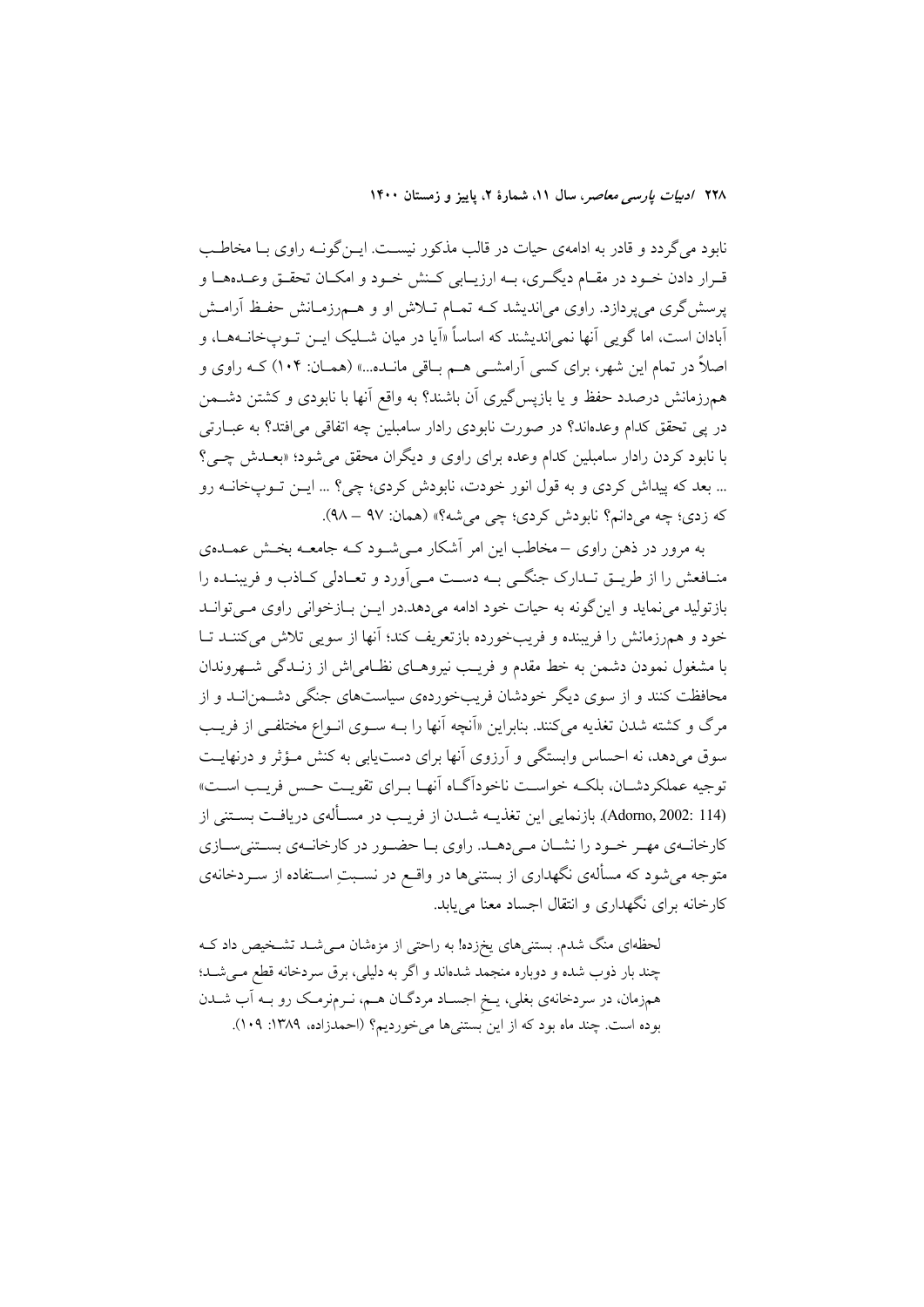روایت او بیان میدارد که این تغذیهی متقابل با تعلیق فرد در فریب تداوم می یابـد. راوی در چنین شرایطی سعی میکند روایت را در مرز میان فریبها قـرار دهـد تـا بـه شـناخت نسبتاً درستی دست یابد و در سیطرهی هیچ یک از سیاسـتهـا قــرار نگیــرد، امـا در نهایــت گویی خود نیز در این تلاش و رویک رد، بـه بخشـی از سـازوکار فریـب تبـدیل مـی شـود؛ «چەقدر بە ماشين قيامت شبيه شده بودم! فقط منتظر همان كوچكترين حركت بـودم؛ تــا حس جهت یابی غریزی|م به کار بیفتد!» (همان: ۱۹۲). در چنین بافتی او درمی یابد کـه حتـی آگاهی فردی نیز امری معین و استاندارد است، زیرا نیاز به آگاهی نیز برنامهریزی می گـردد و از مجرای فرد بروز می یابد. با مرکزیت یافتن مفهـوم فریـب در روایـت شـطرنج بــا ماشــین قیامت یکی از مهمترین مشخصههای رمان، قرار دادن خود و دیگری در موقعیت فریبنـده بــا دیگریهای گوناگون برای تحقق وعدهها و تعلیق همزمان ایــن موقعیـت اســت. روایــت بــه واسطهی همین موقعیت سلطهگر و برجسته نمـودن آن، راوی –مخاطـب را در مواجهــه بــا چرخهي فريبهاي پيايي به تصوير مي كشد. روايت در اين منظر موقعيت وجـودي راوي – مخاطب را، که در موقعیت روایت دوم شخص به واقع یک نفراند، در محدودمای از ابهـام و ناپایداری برای تحقق اموری قرار میدهد که با توجه به وضعیت ناپایدار برآمـده از جامعــهی جنگزده، تحققشان غیرممکن است. حال میتوان این پرسش را مطـرح نمـود کـه روایـت آستانهای فریبندهی راوی محصور در عقاید صلبی از شـهری محاصـرهشـده، بـرهمزدن ایــن ساختار و ارائهی نگاهی نسبتاً مستقل به واسطهی روایت دوم شخص و پیـرامتن۵ــا، در یــی آشکارنمودن چه امری است؟

### ۴. بازنمایی امکان برآمدن ذهنیت مستقل فرد در فضازمان جنگ

روایت رمان راوی –مخاطب را درون فضای فکری مملو از ناکامی و فریبها قرار میدهـد و او را با موقعیتهای متمایز ناپایدار امـا نتیجتـاً یکسـان روبـهرو مـیکنـد. گـویی راوی بـا بهتصویرکشیدن موقعیتهای متمایزی از فریب چون شکار کوسهها، خراب شدن موتــورش توسط پرویز، کنش رزمندهها در برابر رادار سامبلین و روایت زندگی افرادی چـون مهنــدس، به بیان ضعف و ناتوانی فرد در برابر سیاستها و وعدههای نظـام سـرکوبگـر مـی5بـردازد. چیرگی شـرایط جنگـی اجـازه نمـیدهـد کـه افـراد در برابـر ارزشهـای مسـلطِ القـایی ایستادگی کنند و در نهایت افراد چنین جامعهای به نمونههایی صرف مبدل می شـوند کـه در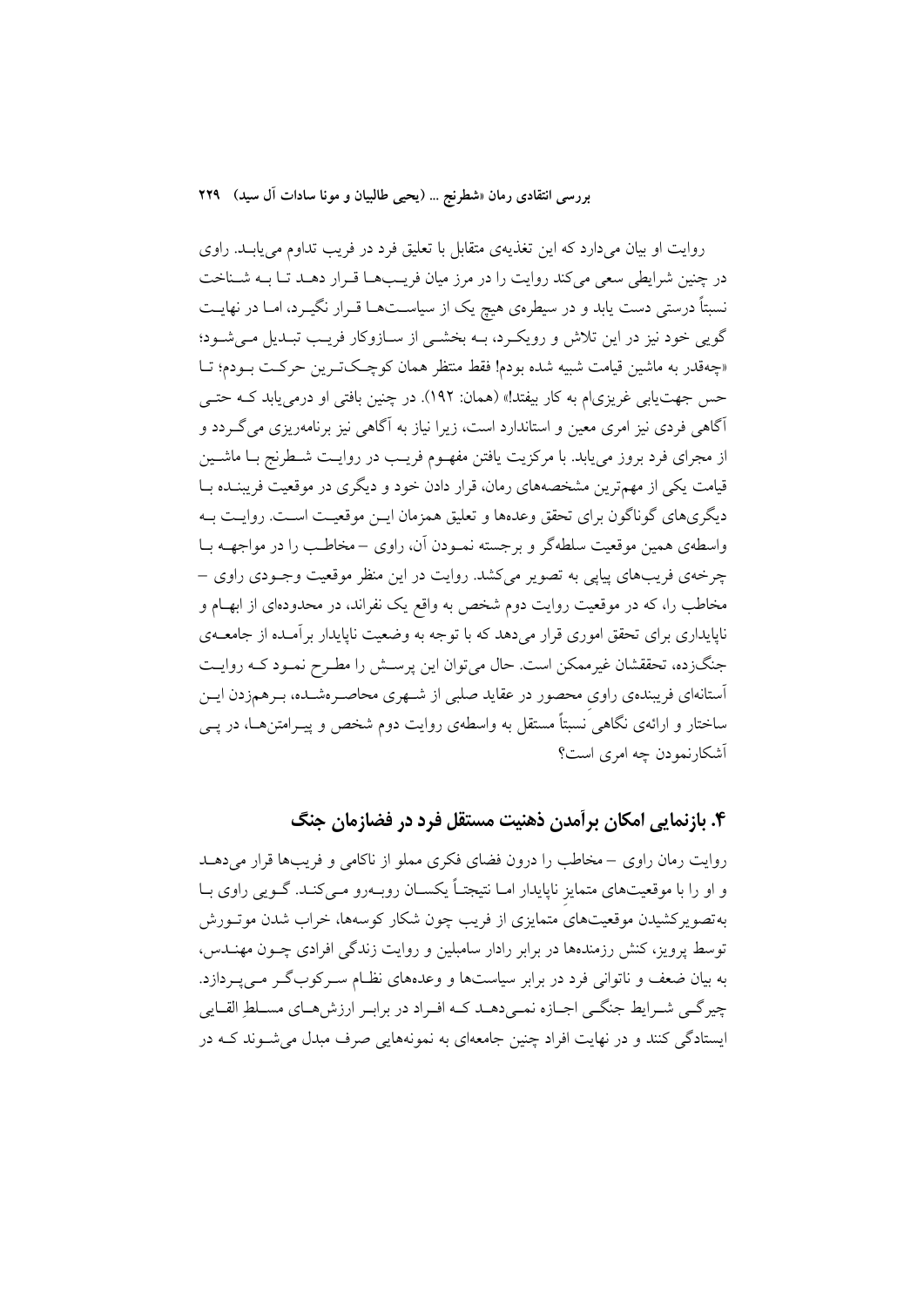پیـدايش معيارهـاي شخصـيت و فرديـت در جامعــه سـهمي ندارنـد و تنهـا اجراكننـدهي وعدههايي اند كه عموماً ياسخ مطلوبي برايشان دريافت نمي كنند. در اينجا مي تــوان بــه مســأله تحلیل فرد در جامعه اندیشید. «در چنین شرایطی اهمیتی ندارد که فرد از جهـاتی مسـتقل از سیستم عمل میکند، زیرا چیرگـی بـر فـرد و تصـرف او از طریـق شـبکههـای بسـیاری از سياستهاي حاكم افزايش يافتـه اسـت» (Adorno, 2002: 113) و ايـن سـلطه تمـامي وجـوه زندگی او را دربرمی گیرد. روایت راوی نشان میدهد که عملکرد فـرد، جـزء در حـدی کـه نظام جامعه آن را بیـرون از فـرد شـكل مـی۵هـد، نمـیتوانـد عـاملیتی داشـته باشـد، زیـرا «انرژی فرد در تاکید بر ناهمسانی گذاشته مـی شـود و ایــن خـود فردیــت را بـیش از پـیش تحليل مي بـرد» (Jameson, 1971: 21). ايـن گـزاره در بخـش هـاي گونـاگون رمـان خـود را تکثیر میکند؛ واژهی شطرنج بـه چگـونگی مواجهـهی فـرد بـا جامعـه از منـاظر گونـاگون نور میافکند. در اولین بازنمود، فرد همچون مهرههای شـطرنج، در عرصـهی جامعــه درگیــر قوانینی می شود که تنها بر اساس اهداف معین پیشین قادر به اجرایی نمودن آنهـا اسـت. فـرد در نظام جنگی همچون مهرههای شطرنج به ابژهای کنترل پذیر در راستای برآوردن وعــدهـا و سیاستها تبدیل می شود و استقلال و فردیت خـود را از دسـت مـی دهـد. هرچنـد ایـن فرديت تحليل رفته در قالب مهرههاي تأثير گذاري چون شبهفرديـت، شـبهفعاليـت و اهميـت کاذب کنش و کلام فرد در بافتاری از تمایزات کاذب خود را بازتولید مــی نمایــد، امــا نقــش مؤثر پیشین را از دست می دهد و تنها مجـری خواسـتههـای نظـام جنـگ مـی شـود. گـویی «همه چیز از قبل مشخّص شده است و {راوی و امثال او به عنـوان} تـوده، تنهـا مـیتوانـد اجراکنندهی دستورات در جهت پیش برد اهـداف نظـام باشـد» ,Adorno and Horkheimer (100 :2002 فرد در این بافت می اندیشد که آیا «ما واقعاً یک مهرهی بی ارزش نبودیم؟ آن ها هر وقت كه بخواهند؛ شهر را مي كوينـد. حـالا هـم كـه بـه قـول مهنـدس، ماشـين قيامـت قـرار اسـت دخـل همـه را بيـاورد» ( احمـدزاده، ١٣٨٩: ١٣٩). ايــن امـر در نهايـت بـه از خودبیگانگی فرد و عدم کارایی مفاهیم مذکور منجر می شود. «فرق تو با این مهره، در چیــه؟ واقعاً در چه چیزی؟ هر دوتاییتون رو، روی صـفحهی شـطرنج مخصـوص بــه خودتــون، یهن کردهان ماشین قیامت منتظره تا همهتـون رو ببلعـه» (همـان: ۲۴۷). در چنـین شــرایطی تصور مي شود كه گويي سوژه همواره هنگام ورود به متن دچـار فقـدان خــويش مــي شــود. حال چگونه در چنین فضایی می توان همچنان برای سوژه معنای مستقلی را متصور شد؟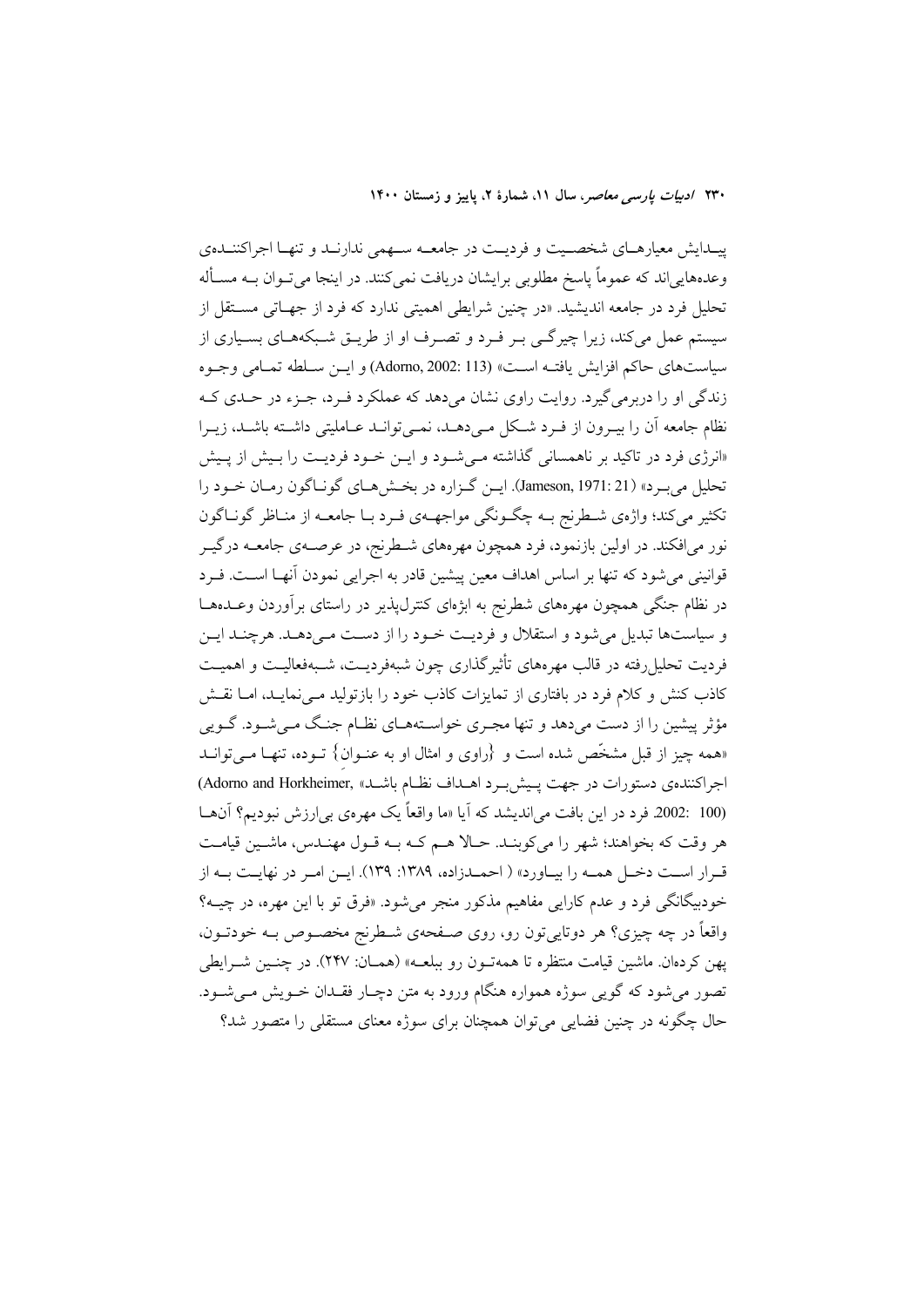## ۱.۴ تحلیل سوژه در تفکر ماشینزده

تحلیل فوق بدین معنا نیست که در شرایط مذکور سوژه به طـور کلـی از بـین مـیرود و بـا اضمحلال قطعی و کامل فردیت مواجهایم، بلکه بر اَن است که سوژه دیگر توصیفی عینــی از واقعیت اجتماعی خویش ارائه نمی دهد، زیرا خود را به روابط اساسی انسـانی و بـه تـوهم حداقل زندگی ممکن موجود، تقلیل داده است. نقطـهی عطـف روایـت رمـان در پیونــد بــا همین گزاره شکل می گیرد. متن، روایت راوی را در تقابل با روایت خـاموش رادار ســامبلین قرار میدهد. بنابراین نخستین بازنمایی فریب ساختار این جامعه، بازتولید بازی شطرنج میـان فرد و ماشین است. مقابلهی راوی –مخاطب با رادار سامبلین و در سایه قرار گـرفتن تمــامی کنشهای افراد در برابر قدرت رادار مزبور این گمان را ایجاد مـیiمایـد کـه کـنش راوی – مخاطب و تمام شخصیتهای داستان به کنشی تکنولوژیک تقلیل یافته است و «با ارتقای ماشین به امری هوشمند، این دستگاه همچون نیروی اندیشندهای دارای ابتکـار عملـی اسـت كه اجازهي هيچ كنشي به فرد نميدهد» (2002: 2002 .Marcuse, 2002). از همان ابتداي ورود به مــتن، حضور فرد و اهمیت این حضور در یرتو ماشین رنگ میبازد. «حـالا اونــا یــک رادار أوردن که بدون کوچکترین اشتباهی، محل قبضههای مـا رو بعـد از شـلیک پیـدا مـی کنـه. یعنـی هر وقت دشمن شـليک كـرد؛ واكـنش مـا بــه معنـب داغـون شــدن قبضــه و كشــته شــدن بچههاست» ( احمدزاده، ۱۳۸۹: ۶۴). در این شرایط گویی هرگونه تقلا برای نفـوذ بـر دیگـر اندیشهها و کنشها، تلاش برای تسلط بر سازمانها و محدود نمودن دخالت آنهـا در شــئون زندگی افراد جامعه پیشاپیش با شکست مواجه می شود، زیرا ماشین بـا هوشــمندی قــادر بــه پیش پینی هر کنش انسانی و از بین بردن معنای آن است. در چنین شرایطی به نظر مـی(سـد فرد در برابر ماشین، نیروی منفعلی است که امکان بروز جزئی ترین کنش مســتقلی را نــدارد، جنانجه

اگر مگس، که غذای قورباغهس؛ مقابـل چشــم قورباغــه بنشــینه و هــیچ حرکتــی نکنــه؛ قورباغه اونو تشخيص نميده. حتى اگه ساعتها بگـذره و قورباغـه از گرسـنگي بميـره؛ بازم زبونش رو به طرف مگس دراز نمی کنه. ولی اگر مگس کوچکترین حرکتبی بکنـه؛ فوراً توسط قورباغه بلعيده مي شه (همان: ۶۵)،

به این شکل هر کنش و حرکتی از سوی انسان توسط ماشین خنثی می گردد.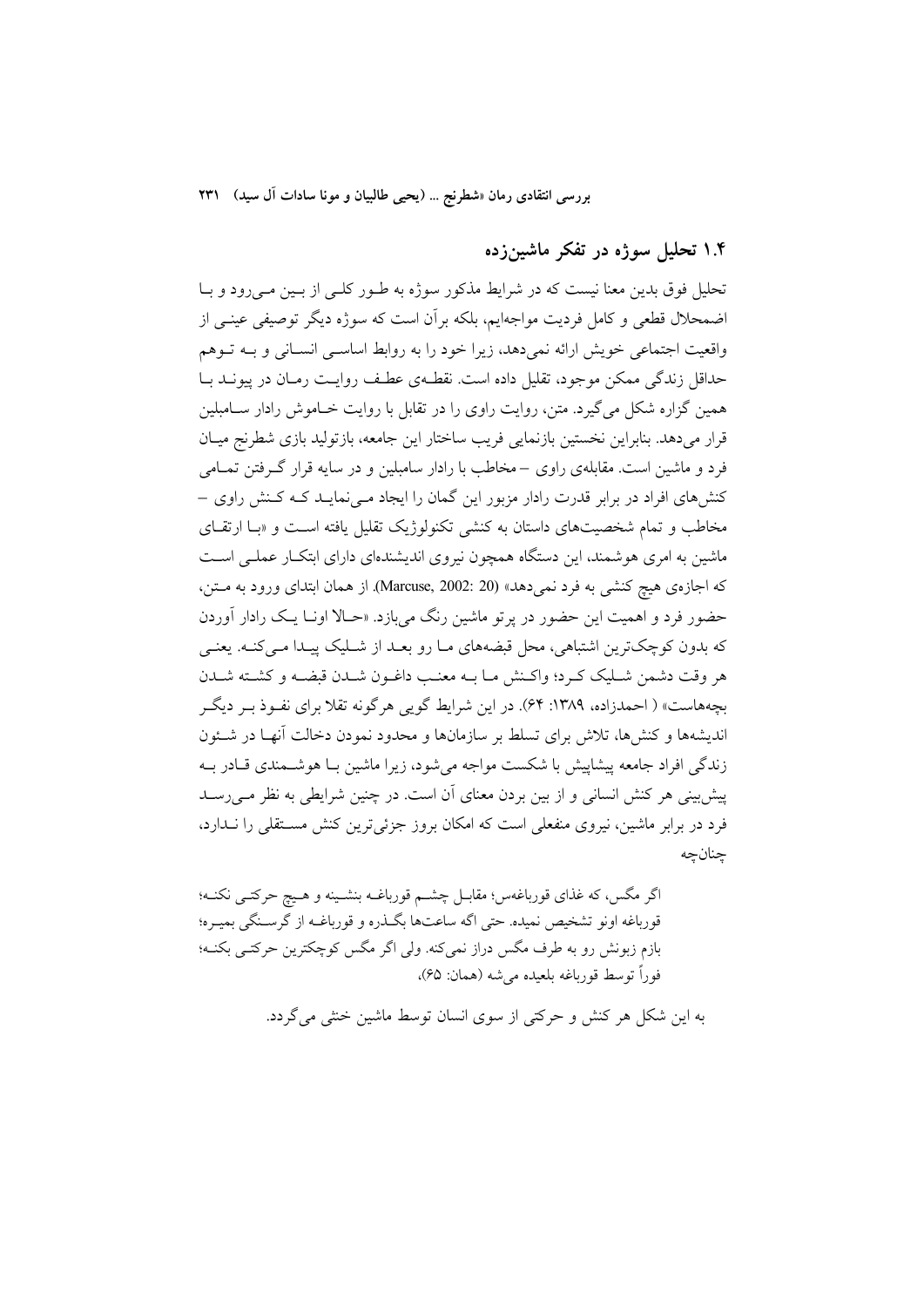مسألهى قابل تأمل در ساختار رمان، اين امر است كه آدمى گمان مى كند كه فرد در بافـت مذکور گمان میکند که به شکل مستقل میاندیشد و بـه مسـائل زیسـتی خـود مـی پـردازد، درحالی که با اجرای سیاستهای معین تنها شئوارگی خود را محقق می نمایـد و در چرخــه فريب نه تنها شيئت خود را حس نمـي كنـد، كــه ناخواســته بــه بســط أن مــي يــر دازد و وارد فريبهاي پيايي مي شود. چنانچه افراد براي مقابله با رادار ســامبلين وارد بــازي بــا ماشــين و بسط فريب برآمده از آن مي شوند؛ «من دارم روى همـون پـنج متـر خطـا فكـر مـيكـنم. ... کوچکترین گود قبضه رو میسازیم. بعد شلیک میکنیم و دعا کنـیم کـه خطـای پـنج متـر صـحیح باشــه» ( احمــدزاده، ۱۳۸۹: ۸۴). آنهــا در بــازي بــا ماشــين قيامــت در جايگــاه شهِ مي نشينند؛ «يكي از اين قبضهچي ها بايد در اين گود بنشـينند و منتظـر انفجـار ۴۲ پونــد تی انتی خالص از یک گلولهی توپ ۱۳۰ دشمن بشوند. با این کبار، ممکــن بـود کـه حتـی تکههای کوچک گوشتشان هم قابل جمع کردن نباشد» (همان) زیـرا در ایـن بافـت افـراد «به بردگان معبد تبدیل می شوند: آنها که جایی نمی توانند خود را ایثار کننـد، در ایــن شــرایط مي توانند با قرباني نمو دن خو د، افسون شوند» (39 :2005 ,Adorno, 2005). رمـان در يــي بيــان ايــن مهم است که شکل ایدئولوژیک جامعهی مذکور، گرداننـدگان و سـازماندهنـدگان آن را بـه ابزارهای فریبخورده و فریبنده مبدل نموده است. با نگاهی دوباره به شخصـیتهـای رمـان درمی پابیم که روایت رمان جنبههای مثبت فردی و شخصیتی را در برابر دشمن خــارجی، در راستای رشد نفس، مورد ستایش ضمنی قرار می دهـد، امـا فـرد در ایــن منظـر بــه گونــهای بازنمایی میشود که گویی تحت تملک نیرویـی دیگـر قـرار دارد. اطـلاق نمـودن فـرد بـه شخصیتهای رمان بیشتر نسبت دادن ویژگی هـایی عرضـی بـه فردیـت از دسـترفتـهی افراد است و در نهایت همین ویژگی ها به معنای مطلق، به عنـوان فـرد تعریـف مـی شـوندو درصورت متفاوت بودن در الگویی از یـکنـواختی جهـانشــمول بــه عنـوان یـک شــیوهی یذیرفتهشده بار دیگر ادغام می شود.

حتی اگر مهره باشیم که نیستیم… این رو بدون کــه مهــمتــرین مهــرهی تأثیرگــذار، روی صفحهي شطرنج، وزيره. ما وزير رو، حاكم مطلق در بازي مي دونيم. حـالا اگـر همـون هشت مهـرهي سـرباز بـه قـول مهنـدس سـياهِ جبـرزدهي بـدبخت، در يـك حركـت دستهجمعی سنجیده، به هم کمک کنن و یکی شون بـه انتهـای صـفحهی مقابـل برسـه؛ وزير مي شه (همان: ٣٢١).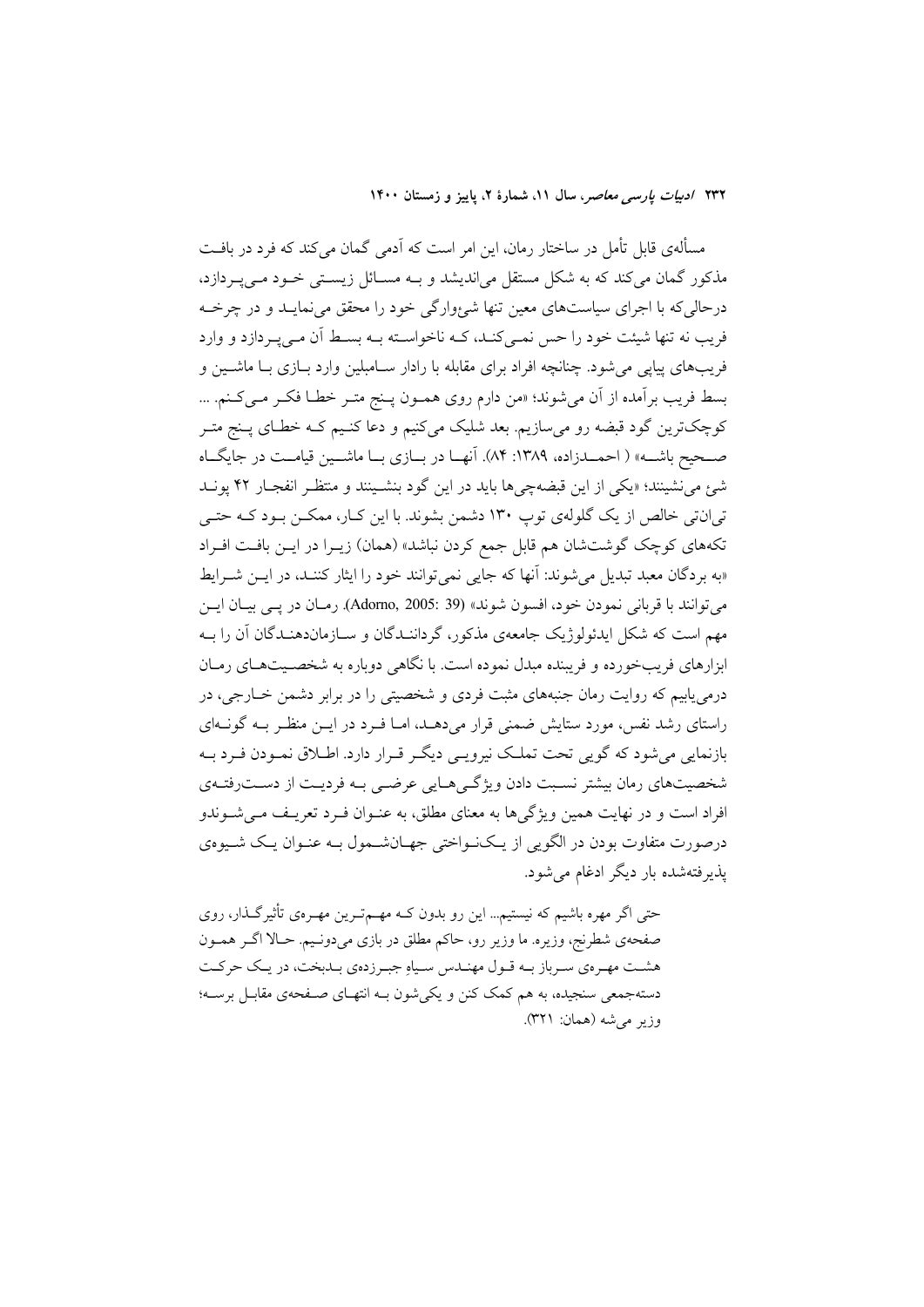در شرایطی که مفاهیم عاریشده از معنا، مخاطرات نفوذ و حاکمیت جامعــه بــر افــراد را محل گفتوگو نمی دانند و تنها به دفاع از این حاکمیت می پر دازند، روایت درصدد است تــا موجودیت نوع فرد را، در برابر تفکر ماشینزده، حفـظ نمایـد و برتـری اسـتقلال عملـش را نشان دهد. راوي – مخاطب براي دست يابي به روايت مستقل به بازتوليد و خــوانش جنـگ از درون نظر گــاههــاي موجــود در جزئيــات و پيــرامتنهــا روي مــي آورد و بــا اضــمحلال هر موقعیت در کلیتی فراگیر، سـعی در بازسـازی جهـان و موقعیـت خــویش دارد. یکــی از موقعیتهایی که در رمان پیوسته بازسازی میشود، مواجهـهی راوی بـا مجســمهی زنــی در کلیسای شهر آبادان است؛ راوی در ابتدای داستان به محض ورود به کلیسا، بــه زعــم خــود، تندیس برجستهای از مریم مقدس را می بیند که کودک<sub>ی</sub> را در دست دارد و «پشت سـر آن، تکرار همین وضعیت، دهها بار دیگر …» ( همان: ۳۰). او این تکرار را نه تنهـا در کلیســا، کــه در تاریخ و روایتهای برآمده از تاریخ به ویژه در روایت امام حسین و فرزندش علی اصــغر بازسازي مي كند؛ «همان حـالتي كـه امـام حسـين، علـي اصـغر شـيرخواره را بـه دو دسـت گرفته بـود و نشـان لشـكر يزيـد مـىداد» (همـان:٣١). نقطـهى مركـزى روايـت او در ايـن دو رويــداد دينــي، مــورد ظلــم واقــع شــدن و پيونــدي اســت كــه بــا اكنــون راوي و همرزمانش مـی یابـد. او ایــن روایــت را در نسـبت شــهادت جــواد بـا یــدر و مــادرش كــه «یک گلولهی عمل نکرده، وسط خیابان، در لحظهی خنثـبی کـردن، میـان دســتهـای جـواد بترکد و این خبر، لااقل سی سال این زن و مرد را پیرتر کند» (همان: ۱۷۰) بازسازی میکند. راوي در پيوست با همين تصـاوير گــويي در پــي بــازتعريف جايگــاه كنــوني فــرد اســت و مشروعیت عملکرد فرد را در جنگ در نسبت بـا تکـرار همـین موقعیـت مـورد بـازخوانی قرار میدهد. او در این مواجهه درمی یابد که مـیتوان بـه وقـایع از نظرگـاههـای گونـاگون نظر افکند و موقعیتهـا را در فضـایی کـه بـه گـزارهای ثابـت تقلیـل نیابنـد، تفسـیر نمـود. بدین صورت روایت متن، بازنمایی موقعیتهای ناپایدار ذهنی و عینی است کـه جهـانش را در عین نابودی، مجدداً می سازد. در شرایطی که روایت و فرد با ابدال بــه مهــر ههــای ماشــین فرهنگي –عقيــدتي جامعــه گــزارش2ـر واقعيــت القــايي و بازتوليدكننــدهي همــان وجــوه موردتأیید جامعهی ماشینی اند، متن یا مورد پرسش قرار دادن این مهرهها در پیے بازشناسیایی فرآیندهای سازنده، نگهدارنده و یا ویرانکنندهی جامعه است. این گونه متن به مکان مقاومت در برابر دلالت ثابت بدل می شود. ایــن مکــان مقاومــت در رویکــردی تــازه ایــن امکــان را بهدست می دهد که متن را بـه عنـوان امـری همـواره در حـال تولیـد و نـه مصـرف صـرف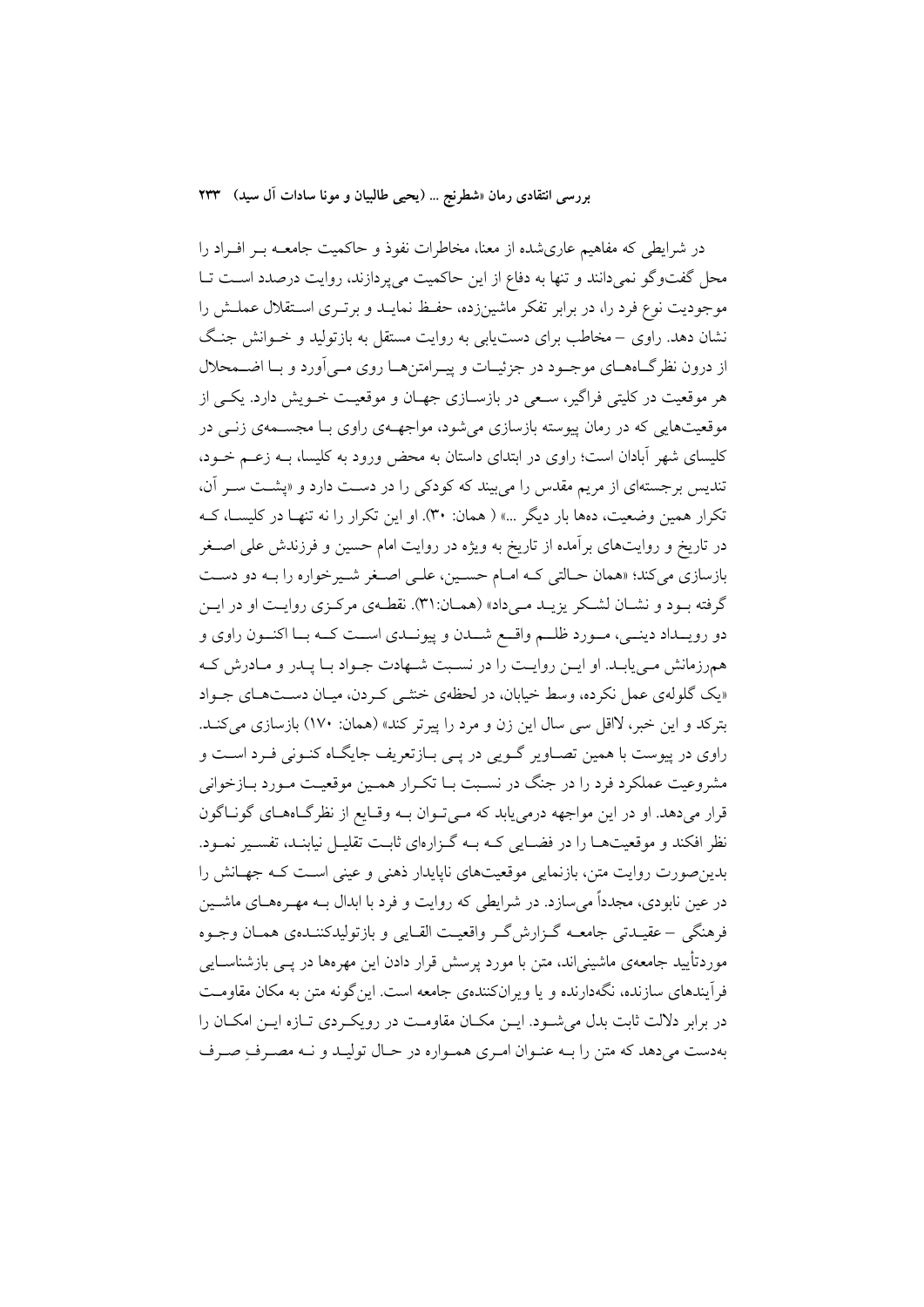درنظر بگیریم، زیرا سیاستهای حاکم بر جامعه «فکر همه چی رو کرده؛ به جـز ایــن یکــی! ... عجب نقشهاي! عجب شاهكاري! خوشم اومدو انتقام خوبيه؛ از اون چـه كـه تـا حـالا بـه سرمون اومده» (همان: ٢٧٣). به ايـن صـورت مـىتـوان از درافتـادن در دام معناهـاى ثابـت از پیش تعیین شده رهـا شـد و از اسـتانداردیزهشـدن اندیشـه و نوشـتار تـا حـدودی جلوگیری نمود. در این معنا مخاطب دیگ تنهـا بــه درک بازنمـایی واقعیـت و بــازخوانی فريبهاي موجود فروكاسته نمي شود، بلكه مي كوشد تا در مسير توليد معنا از طريــق دريچــه متنهای گوناگون گام بردارد.

### ۵. نتيجه گيري

روایت رمان شطرنج با ماشین قیامت با ایجاد فاصله از المانهای تکراری فرمـال و بـرهمزدن یکپارچگی آنها نشان میدهد که شبهفردیت القایی موجود در سیاستهای نظـام جنـگ(ده را می توان کنار نهاد و با تعلیق مرز موجود میان راوی –مخاطب به شیوهای نوین بــه نظــاره جهان نشست. در این نگاه روایت، رویدادها را به صرف روابط اساسبی انســانی و افــراط و تفریطهای موجود در این روابط فرونمی کاهد، بلکه با قرار دادن رمان بـر روی لایــههــایی از تجربهي فردي و جمعي، به نابودي و اضمحلال اين لايهها مـي پـردازد تـا بتوانـد معنـا را از درافتادن در مفاهیم ازییش معین وارهاند. گویی روایت بــا تهــی شــدن از هــر معنــا و مــدلول معيني، به نفي جهان موجود مي يردازد و با نفي واقعيت اجتماعي موجـود مـورد پــذيرش، از درافتادن در قالب چیره نجات می یابد. در این منظر واقعیت اجتماعی به عنوان استتاری بـرای استقلال عملکرد سوژه عمل می نماید و همسانی را مـورد پرسـش قـرار مـیدهـد. روای – مخاطب در این تعریف به شخصی سازی مبتکرانهی سیاست، سخنان و برداشتهـای انســان در زمانه و وضعیت جنگزده می پردازد که البته متناسب با شبهفردیت او تلقی می شــود و در نسبتِ مبارزه با ماشین قیامت معنایی دیگر می پابـد. راوی بـه عنـوان مخاطـب بـرای حفـظ جایگاه فرد دقیقاً می،بایست به این جایگاه خیانت کند و از طریق نفی خود، به اثبات بنشـیند. راوی در این نگاه «با اشراف بر از دست دادن نیرویی که خود را می آفریند، خـود را متحمــل نابودی می نماید و به این شکل تواناییاش را در راستای مقاومت در برابـر یکپارچــهســازی افزایش میدهد» (24 :2002 ,Adorno). به این شکل راوی با قرار گرفتن در جهانهـای متنـّـی گوناگون نشان میدهد که تمام باورها و متون همچون صفحهی شطرنج، در عـین قـرار دادن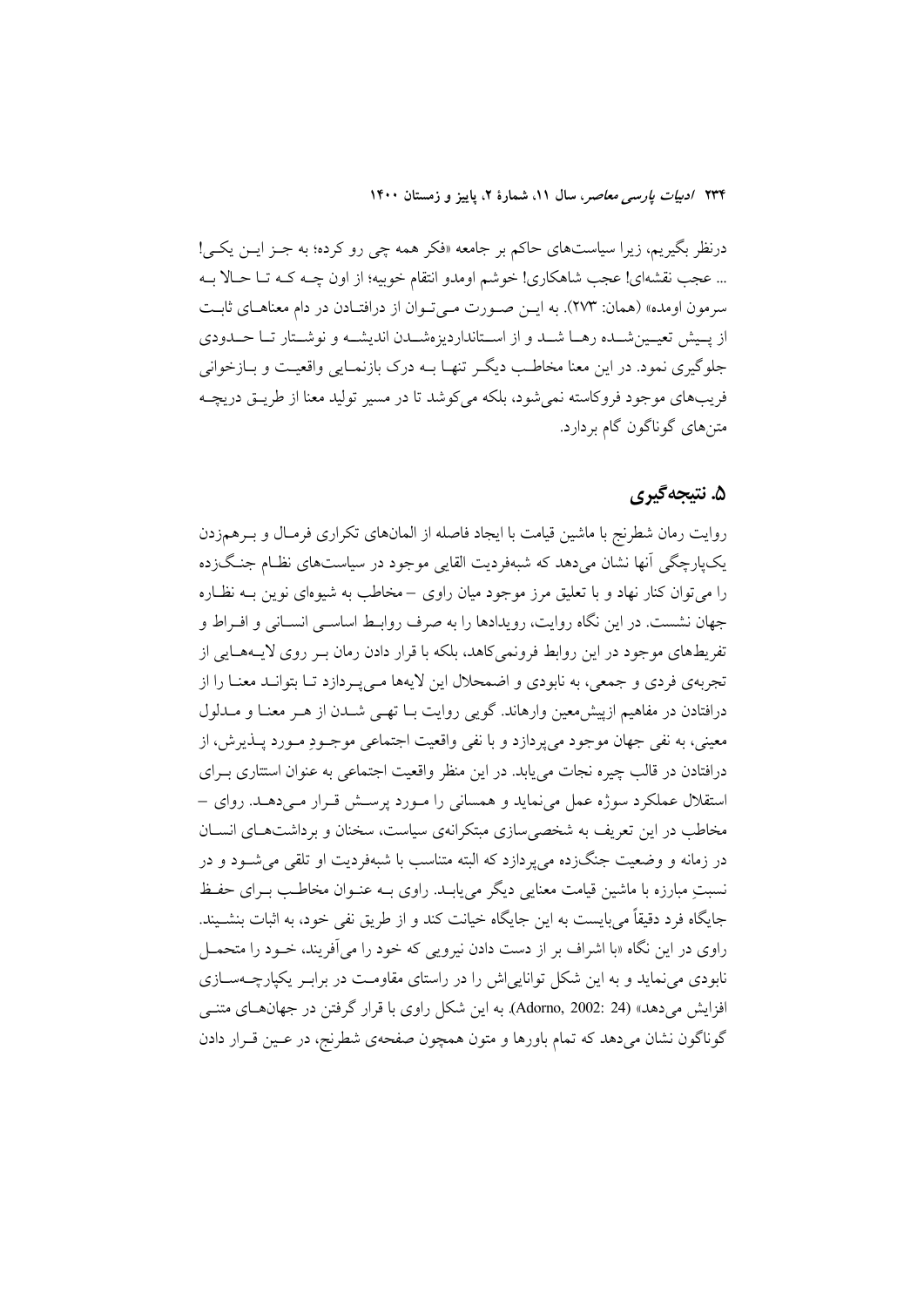فرد در چارچوب و قواعد معین، عرصهای از نامحدودیت را ارائه میدهند، که بـه واسـطهی آن می توان دیگر گونه اندیشید. تنها باید از عرصهی محدود ارائهشده به صـورتی نامحـدود و متفاوت بهره برد. گویی روایت باید ضمن پیروی از عینیت موجود، به نـابودی آن بپــردازد و امکان نگریستن متفاوت را فراهم آورد. متن نشان میدهد که روایتهای موجود در مرز بـین مفاهیم، چگونه و به چه روش۵ایی تجربهی خاصی از جنگ را تقسـیمېنــدی مــینماینــد و مفاهیم یکسان را تضـعیف مـیiماینـد. در ایــن نگــاه مــتن فراتــر از مفهــوم معــین موجــود حرکت می نمایند تا بتوانند به روایتگری خویش پایبند بمانند. پیوند ایــن مکــان ذهنــی در روایت با واقعیت، در واقع جایگاهی است که خـود روایـت از آن گریـزان اسـت و ضــمن حفظ آن، پیوسته از آن می گذرد. فرم روایت برای تصرف متون اسـطورهای و عقیـدتی کهـن به آنها معنایی نوین میبخشد. در واقع این فرم از روایت، مسئول محاصره و انتقـال زیبـایی و یا محتوای صرف پیشین نیست، بلکه با معنابخشی به متون ازپیش موجود در بستر کنــونی برای آنها معنای روایی متفاوتی در متن بازتولید میکند. به این شکل متن با چنسین تبـدیلی از کار مادی الگوسازی و الگوبرداری و در نهایت تولید کالای روایی دور می شود و خــود را از سیطرهی سلطه دور می نماید. روایـتِ رمـان زبـان سـازمانی و سـازگار مـتن را مـی گیـرد و بار دیگر آنچه را که در زبان و بیان پیرامتنها پنهان شـده اسـت، بـر اسـاس طبیعـت زبـانی كنوني أشكار مي نمايد. به اين ترتيب روايت با قرار دادن هر واژه در بافت مـتن بـه صـورت ناهمگن سلطهی حاکم بر متن را نفی می نماید. متن در این شکل زبان و بیـان گرفتــهشــده از راوی و دیگر شخصیتهای رمان را تحقق میبخشد و آنچه را که مورد سرکوب واقع شـده، آشکار می نماید. در واقع متن از طریق ایجاد تعلیق در محل ایستادن در مـرز بـین متـون بـه شکل پیوسته، خود را در معرض شکست قرار میدهد. این شکل از روایت به شکل پیوسته فرم و محتوا را در لحظه و مرز تغییرات نشان می دهد و همان لحظات و موقعیتهای مـرزی را معلق مي دارد. اين گونه انسجام متن تنها درون خود و در نسبت با خود قابل بررسي است. روايت در عين نفي و دور نمودن فرديت متن از امـر جهـانشــمول همـان فرديـت را درون خود بازتولید می نماید. متن به زبان خود با بازتابی به فضای مرزی جهانهای متنــی موجــود در روايت، صحبت مي كند. در اينجا محتوا چيزي برساخته نيست و فرم نمي تواند به تنهـايي تمام پیام و محتوای متن را به تصـویر بکشـد. بایـد در ایـن خـوانش بـه دریافـت محتـوا از درون فرم و در نسبت با دیگر متنهای موجود در رمان پرداخت. بدین گونه روایت نه صـرفاً واقعیت را توضیح میدهد و نه آن را نادیده می گیرد، بلکه با تقید بـه واقعیـت انضــمامی بـه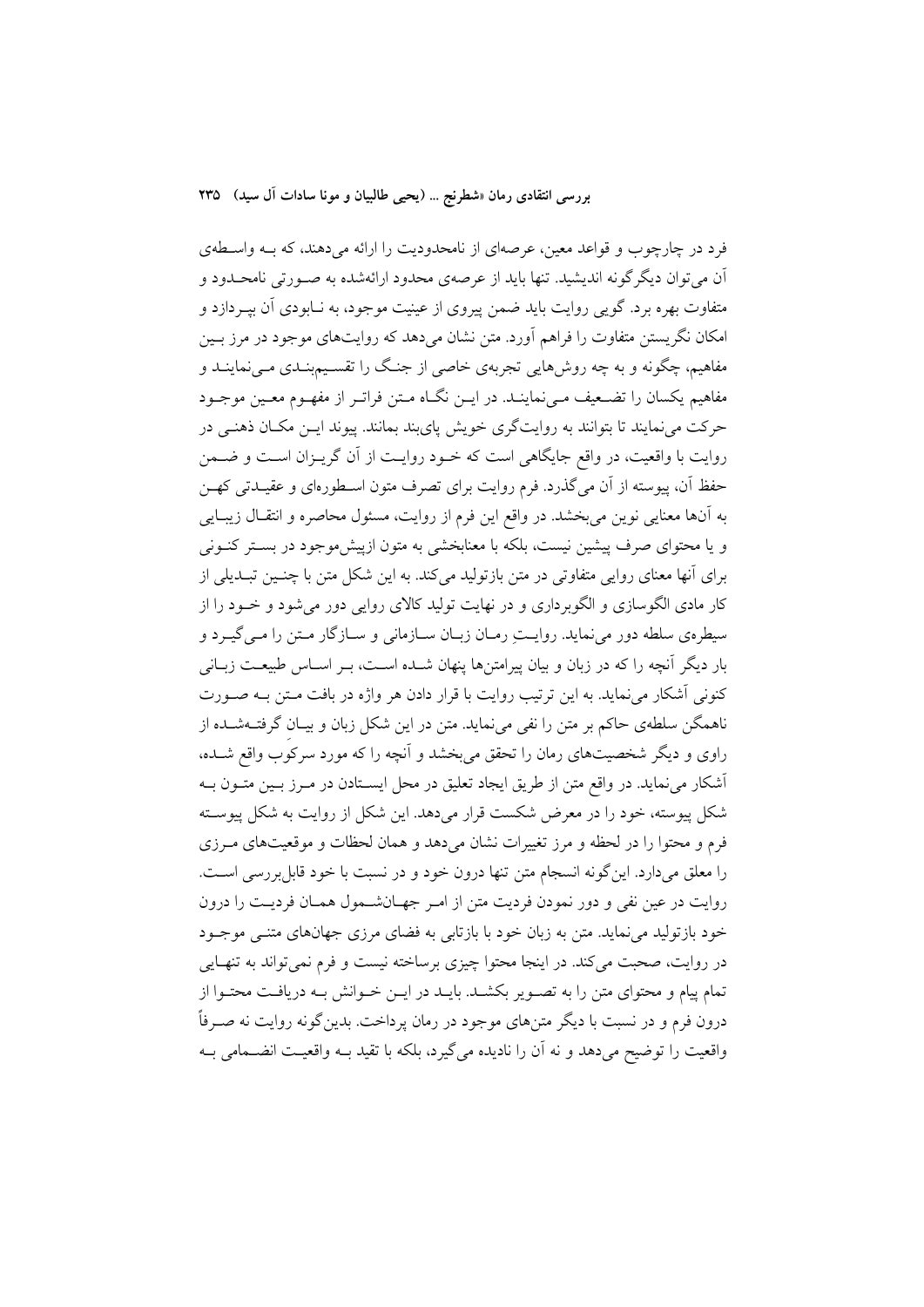حقیقت جاری نقب میزند. در این نگاه متن در پـی تفسـیر و یـا ایجـاد تغییـری سیاسـی – اجتماعی نیست. تحلیل انتقادی متن انعکاس اوضاع جامعه در روایت رمان، تسـلیم مـتن بـه همهستگیهای تحمیلی اجتماعی را نشان میدهـد و تـنش میـان دوگانـههـا را محـل تأمـل قـرار مـيدهــد. رمــان در يــي مداخلــه و يــا برطـرف نمــودن مشــكلات جامعــه و بهبــود شرايط نيست، بلكه تنها امكان تغيير نياز عيني براي تغيير در آگاهي فرد و تبديل اين نيــاز بــه واقعیت را نشان می دهد.

#### كتابنامه

آروین،شکوفه؛دادور،ابوالقاسم؛حسینی،مریم، (۱۳۸۹). «رمان جنگ در ایران از منظر حضـور دیگـری با تکیه بر آرای باختین»، *متن پژوهی ادبی،* بهار ۱۳۸۹، شماره ۷۹، ص ۳۱تا ۵۳. احمدزاده، حبيب (١٣٨٩). *شطرنج با ماشين قيامت*، چاپ شانزدهم، تهران: انتشارات سوره مهر. استریناتی،دومینیک(۱۳۹۳).*مقا<sub>م</sub>مهای برنظر بههای فرهنگ عامه*، ثریا پاک نظر،تهران انتشارات گامنو. بشیریه،حسین(۱۳۹۱)*. نظریههای فرهنگ در قرن بیستم*، تهران: مؤسسه فرهنگی آیندهیویان. بودريار،ژان (۱۳۹۱). *جامعهٔمصرفی ب*یروزایزدی؛ چاپ ششم،تهران: نشرثالث. بیات،سجاد(۱۳۹۱) «شطرنج با بوطیقای ارسطو؛ درنگے در موقعیت تـاریخی مخاطـب ایرانـی، بـا نگاهی به کتاب شطرنج با ماشین قیامت*»، سوره اندیشه*، شهریور و مهر ۱۳۹۱، شماره ۶۲ و ۶۳. حجازي،بهجت السادات (١٣٩٢).«تحليل رمان چندآوايي شطرنج با ماشين قيامت*»، پـژوهش زبـان و* ا*دیبات فارسی،* تابستان۱۳۹۲، شماره۲۹، ص۱۴۵ تا ۱۷۲. رضــي،احمد؛عبدالهيان، فائقــه(١٣٨٩ - ١٣٩٠). «تحليــل عناصــر داســتاني در رمــان شــطرنج بــا ماشین قیامت»، *ادبیات پایداری*، پاییز۱۳۸۹وبهار ۱۳۹۰، شماره۳ و ۴،ص۳۰۳تا ۲۳۲. زنوزیجلالی، فیروز (۱۳۸۹). «شطرنج بارزمندهای که میخواست مات شـود، نقـد رمـان شـطرنج بـا ماشین قیامت*»، ادبیات داستانی، مهر ۱*۳۸۵، شماره۱۰۳، ص ۳۲ تا ۴۱. شوهانی،علیرضا(۱۳۸۹). »سیری در رمان جنگ دههی ۴۰»، *تاریخ ادبیات*، تابسـتان۱۳۸۹، شــماره۵، ص ۱۵۳ تا ۱۷۲.

غفاري،سحر؛سعيدي،ســهيلا(١٣٩٣). »كارنــاوالگرايــي در شــطرنج بــا ماشــين قيامــت»، *نقــال*دبي، بھار ۱۳۹۳، شمارہ ۲۵، ص ۹۹ تا ۱۲۰.